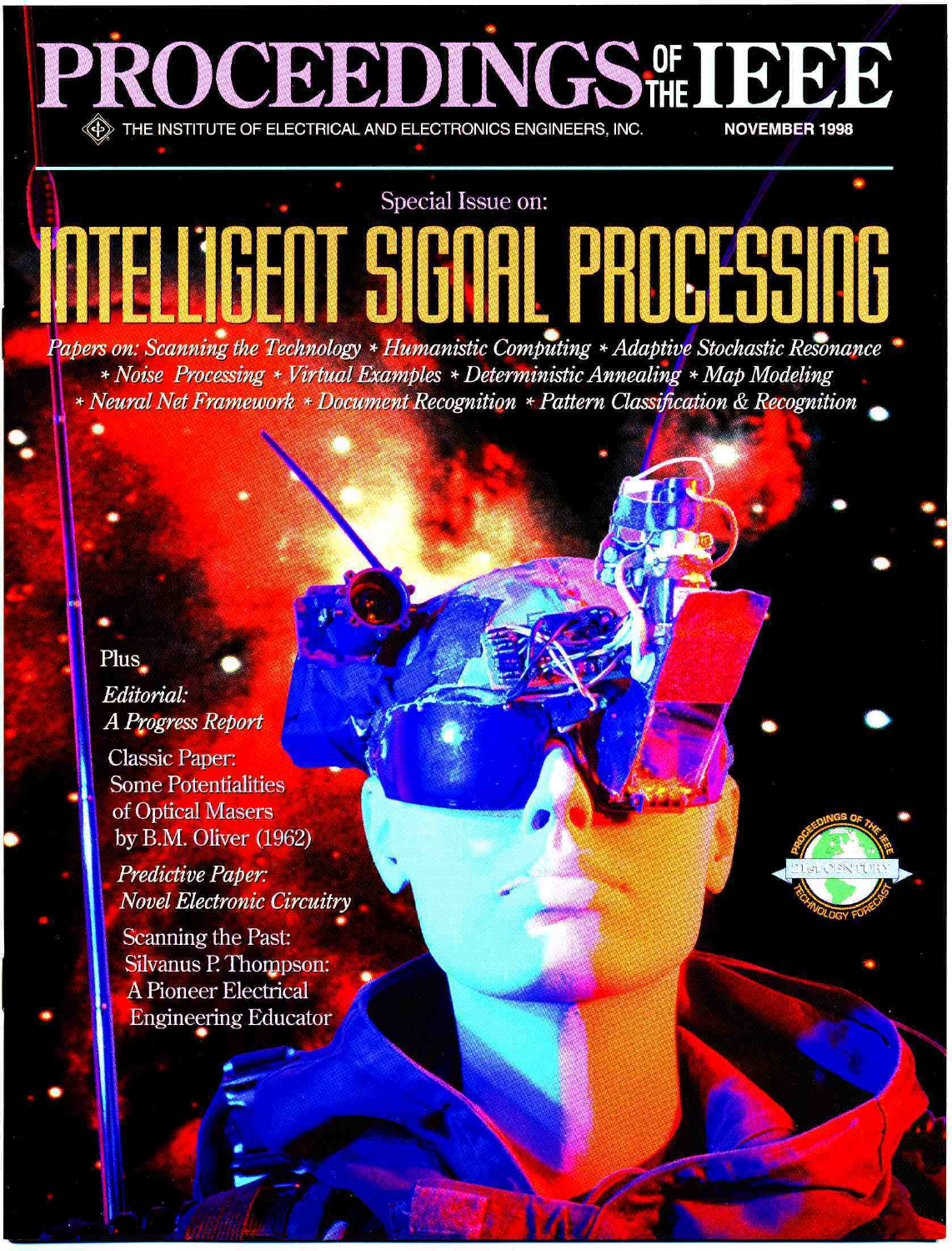# **Humanistic Computing: "WearComp" as a New Framework and Application for Intelligent Signal Processing**

#### STEVE MANN, MEMBER, IEEE

*Invited Paper*

*Humanistic computing is proposed as a new signal processing framework in which the processing apparatus is inextricably intertwined with the natural capabilities of our human body and mind. Rather than trying to emulate human intelligence, humanistic computing recognizes that the human brain is perhaps the best neural network of its kind, and that there are many new signal processing applications (within the domain of personal technologies) that can make use of this excellent but often overlooked processor. The emphasis of this paper is on personal imaging applications of humanistic computing, to take a first step toward an intelligent wearable camera system that can allow us to effortlessly capture our day-to-day experiences, help us remember and see better, provide us with personal safety through crime reduction, and facilitate new forms of communication through collective connected humanistic computing. The author's wearable signal processing hardware, which began as a cumbersome backpackbased photographic apparatus of the 1970's and evolved into a clothing-based apparatus in the early 1980's, currently provides the computational power of a UNIX workstation concealed within ordinary-looking eyeglasses and clothing. Thus it may be worn continuously during all facets of ordinary day-to-day living, so that, through long-term adaptation, it begins to function as a true extension of the mind and body.*

*Keywords—Consumer electronics, cybernetic sciences, human factors, humanistic property protection, image processing, machine vision, mobile communication, photoquantigraphic imaging, signals.*

#### I. INTRODUCTION

What is now proposed is a new form of "intelligence" whose goal is not only to work in extremely close synergy with the human user, rather than as a separate entity, but more importantly to arise, in part, because of the very existence of the human user. This close synergy is achieved through a user-interface to signal processing hardware that

The author is with the Department of Electrical and Computer Engineering, University of Toronto, Toronto, Ont. M5S 3G4 Canada (e-mail: mann@eecg.toronto.edu).

Publisher Item Identifier S 0018-9219(98)07857-8.

is both in close physical proximity to the user and is constant.

The constancy of user-interface (interactional constancy) is what separates this signal processing architecture from other related devices such as pocket calculators and personal digital assistants (PDA's).

Not only is the apparatus operationally constant in the sense that although it may have power saving (sleep) modes, it is never completely shut down (or "dead," as is a calculator worn in a shirt pocket but turned off most of the time). More important is the fact that it is also interactionally constant. By interactionally constant what is meant is that the inputs and outputs of the device are always potentially active. Interactionally constant implies operationally constant, but operationally constant does not necessarily imply interactionally constant. Thus, for example, a pocket calculator, worn in a shirt pocket and left on all the time is still not interactionally constant because it cannot be used in this state (e.g., one still has to pull it out of the pocket to see the display or enter numbers). A wrist watch is a borderline case; although it operates constantly in order to continue to keep proper time and is conveniently worn on the body, one must make a conscious effort to orient it within one's field of vision in order to interact with it.

#### *A. Why Humanistic Computing?*

It is not, at first, obvious why one might want devices such as pocket calculators to be operationally constant. However, we will later see why it is desirable for personal electronics devices such as cameras and signal processing hardware to be on constantly, for example, to facilitate new forms of intelligence that assist the user in new ways.

Devices embodying humanistic computing are not merely intelligent signal processors that a user might wear or carry in close proximity to the body, but instead they are devices that turn the user into part of an intelligent control

Manuscript received November 1, 1997; revised April 17, 1998.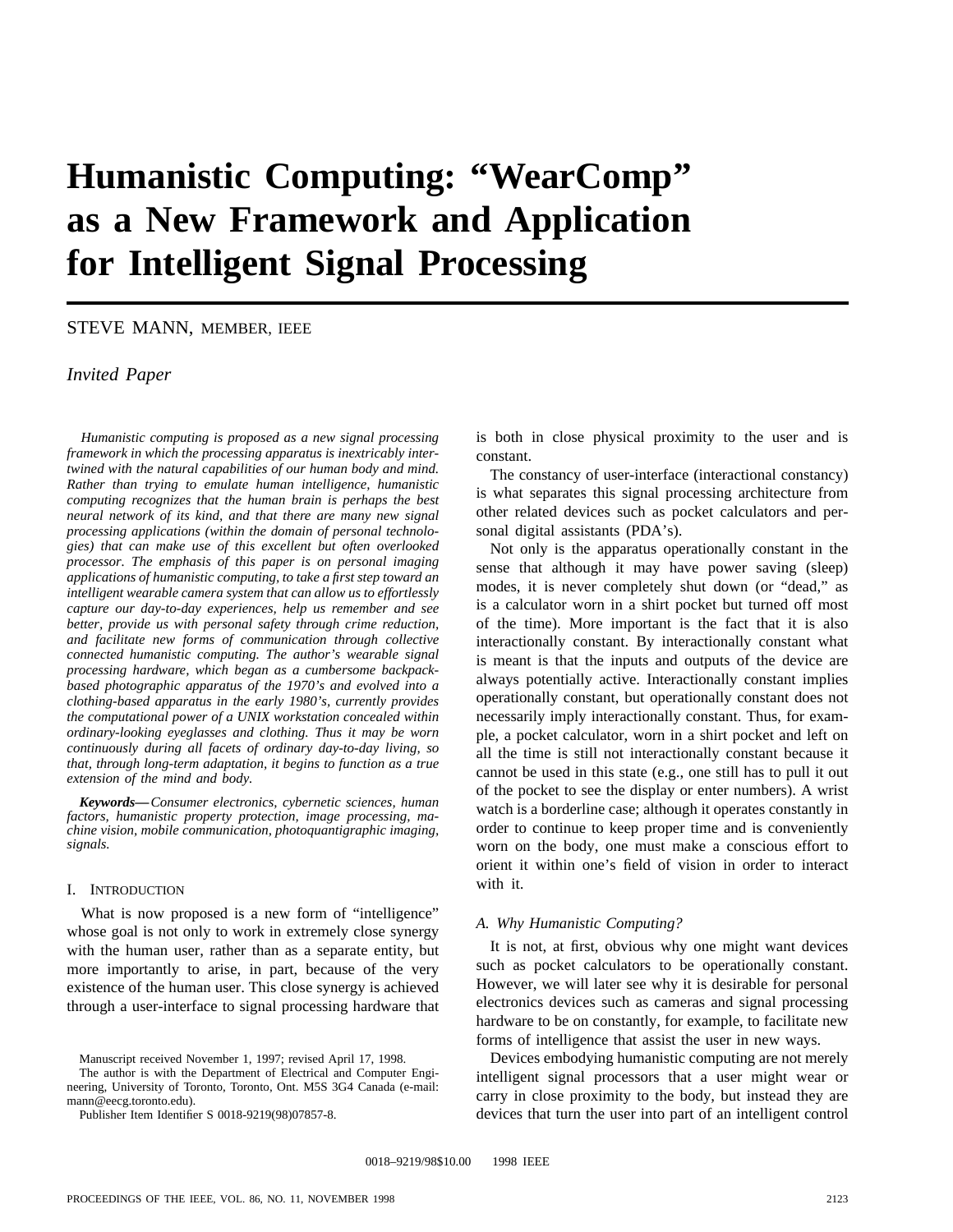system where the user becomes an integral part of the feedback loop.

## *B. Humanistic Computing Does Not Necessarily Mean "User-Friendly"*

Devices embodying humanistic computing often require that the user learn a new skill set and therefore do not always allow for ease in adaptation. Just as it takes a young child many years to become proficient at using his or her hands, some of the devices that implement humanistic computing have taken years of use before they began to truly behave as if they were natural extensions of the mind and body. Thus, in terms of human-computer interaction [1], the goal is not just to construct a device that can model (and learn from) the user, but, more importantly, to construct a device in which the user also must learn from the device. Therefore, in order to facilitate the latter, devices embodying humanistic computing should provide a constant user-interface—one that is not so sophisticated and intelligent that it confuses the user. Although the device may implement very sophisticated signal processing algorithms, the cause and effect relationship of this processing to its input (typically from the environment or the user's actions) should be clearly and continuously visible to the user, even when the user is not directly and intentionally interacting with the apparatus. Accordingly, the most successful examples of humanistic computing afford the user a very tight feedback loop of system observability (ability to perceive how the signal processing hardware is responding to the environment and the user), even when the controllability of the device is not engaged (e.g., at times when the user is not issuing direct commands to the apparatus). A simple example is the viewfinder of a wearable camera system, which provides framing, a photographic point of view, and facilitates the provision to the user of a general awareness of the visual effects of the camera's own image processing algorithms, even when pictures are not being taken. Thus a camera embodying humanistic computing puts the human operator in the feedback loop of the imaging process at all times, even when the operator only wishes to take pictures occasionally. A more sophisticated example of humanistic computing is a biofeedback-controlled wearable camera system, in which the biofeedback process happens continuously, whether or not a picture is actually being taken. In this sense, the user becomes one with the machine over a long period of time, even if the machine is only directly used (e.g., to actually take a picture) occasionally.

Humanistic computing attempts to both build upon, as well as recontextualize, concepts in intelligent signal processing [2], [3], and related concepts such as neural networks [2], [4], [5], fuzzy logic [6], [7], and artificial intelligence (AI) [8]. Humanistic computing also suggests a new goal for signal processing hardware, that is, in a truly personal way, to directly assist, rather than replace or emulate human intelligence. What is needed to facilitate this vision is a simple and truly personal computational signal processing framework that empowers the human intellect. It should be noted that this framework which the author developed in the 1970's and early 1980's is in many ways similar to Engelbart's vision that arose in the 1940's while he was a radar engineer, but there are also some important differences. Engelbart, while seeing images on a radar screen, envisioned that the cathode ray screen could also display letters of the alphabet, as well as computer-generated pictures and graphical content, thus he envisioned computing as an interactive experience for manipulating words and pictures. Engelbart envisioned the mainframe computer as a tool for augmented intelligence and augmented communication with which a number of people in a large amphitheater could interact with one another using a large mainframe computer [9], [10].

While Engelbart himself did not realize the significance of the personal computer, his ideas are certainly embodied in modern personal computing. What is now described is a means of realizing a similar vision, but with the computing resituated in a different context, namely, the truly personal space of the user. The idea here is to move the tools of augmented intelligence and augmented communication directly onto the body, giving rise to not only a new genre of truly personal computing, but to some new capabilities and affordances arising from direct physical contact between the computational apparatus and the human body. Moreover, a new family of applications arises, such as "personal imaging," in which the body-worn apparatus facilitates an augmenting of the human sensory capabilities, namely, vision. Thus the augmenting of human memory translates directly to a visual associative memory in which the apparatus might, for example, play previously recorded video back into the wearer's eyeglass mounted display, in the manner of a so-called visual thesaurus [11].

## II. "WEARCOMP" AS MEANS OF REALIZING HUMANISTIC COMPUTING

WearComp [12] is now proposed as an apparatus upon which a practical realization of humanistic computing can be built, as well as a research tool for new studies in intelligent signal processing.

## *A. Basic Principles of WearComp*

WearComp will now be defined in terms of its three basic modes of operation.

*1) Operational Modes of WearComp:* The three operational modes in this new interaction between human and computer, as illustrated in Fig. 1, are as follows.

- 1) Constancy: The computer runs continuously and is "always ready" to interact with the user. Unlike a hand-held device, laptop computer, or PDA, it does not need to be opened up and turned on prior to use. The signal flow from human to computer and from computer to human depicted in Fig. 1(a) runs continuously to provide a constant user-interface.
- 2) Augmentation: Traditional computing paradigms are based on the notion that computing is the primary task. WearComp, however, is based on the notion that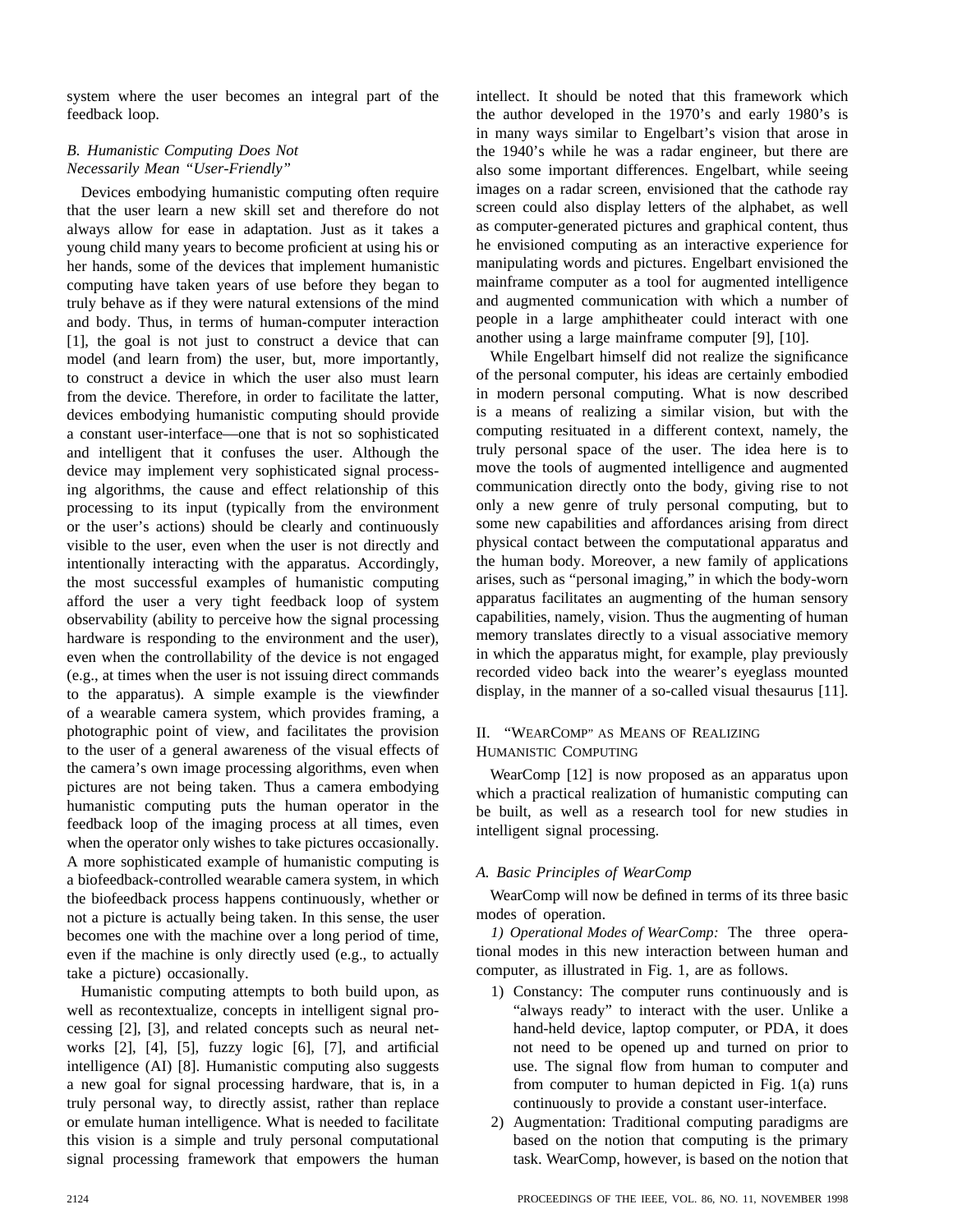

Fig. 1. The three basic operational modes of WearComp. (a) Signal flow paths for a computer system that runs continuously, is constantly attentive to the user's input, and is constantly providing information to the user. Over time, constancy leads to a symbiosis in which the user and computer become part of each other's feedback loops. (b) Signal flow path for augmented intelligence and augmented reality. Interaction with the computer is secondary to another primary activity, such as walking, attending a meeting, or perhaps doing something that requires full hand-to-eye coordination, like running down stairs or playing volleyball. Because the other primary activity is often one that requires the human to be attentive to the environment as well as unencumbered, the computer must be able to operate in the background to augment the primary experience, for example, by providing a map of a building interior, or by providing other information, through the use of computer graphics overlays superimposed on top of the real world. (c) WearComp can be used like clothing to encapsulate the user and function as a protective shell, whether to protect us from cold, protect us from physical attack (as traditionally facilitated by armor), or to provide privacy (by concealing personal information and personal attributes from others). In terms of signal flow, this encapsulation facilitates the possible mediation of incoming information to permit solitude, and the possible mediation of outgoing information to permit privacy. It is not so much the absolute blocking of these information channels that is important; it is the fact that the wearer can control to what extent and when these channels are blocked, modified, attenuated, or amplified by invarious degrees, that makes WearComp much more empowering to the user than other similar forms of portable computing. (d) An equivalent depiction of encapsulation (mediation) redrawn to give it a similar form to that of (a) and (b), where the encapsulation is understood to comprise a separate protective shell.

computing is NOT the primary task. The assumption of WearComp is that the user will be doing something else at the same time as doing the computing. Thus the computer should serve to augment the intellect, or augment the senses. The signal flow between human and computer, in the augmentational mode of operation, is depicted in Fig. 1(b).

- 3) Mediation: Unlike hand held devices, laptop computers, and PDA's, WearComp can encapsulate the user [Fig. 1(c)]. It does not necessarily need to completely enclose us, but the basic concept of mediation allows for whatever degree of encapsulation might be desired since it affords us the possibility of a greater degree of encapsulation than traditional portable computers. Moreover, there are two aspects to this encapsulation, one or both of which may be implemented in varying degrees, as desired.
	- a) Solitude: The ability of WearComp to mediate our perception can allow it to function as an information filter, and allow us to block out material we might not wish to experience, whether it be offensive advertising or simply a desire to replace existing media with different media. In less extreme manifestations, it may simply allow us to alter aspects of our perception of reality in a moderate way rather than completely blocking out certain material. Moreover, in addition to providing means for blocking or attenuation of undesired input, there is a facility to amplify or enhance desired inputs. This control over the

input space is one of the important contributors to the most fundamental issue in this new framework, namely that of user empowerment.

b) Privacy: Mediation allows us to block or modify information leaving our encapsulated space. In the same way that ordinary clothing prevents others from seeing our naked bodies, WearComp may, for example, serve as an intermediary for interacting with untrusted systems, such as third party implementations of digital anonymous cash, or other electronic transactions with untrusted parties. In the same way that martial artists, especially stick fighters, wear a long black robe that reaches to the ground in order to hide the placement of their feet from their opponent, WearComp can also be used to clothe our otherwise transparent movements in cyberspace. Although other technologies like desktop computers can, to a limited degree, help us protect our privacy with programs like Pretty Good Privacy (PGP), the primary weakness of these systems is the space between them and their user. It is generally far easier for an attacker to compromise the link between the human and the computer (perhaps through a so-called Trojan horse or other planted virus) when they are separate entities. Thus a personal information system owned, operated, and controlled by the wearer can be used to create a new level of personal privacy because it can be made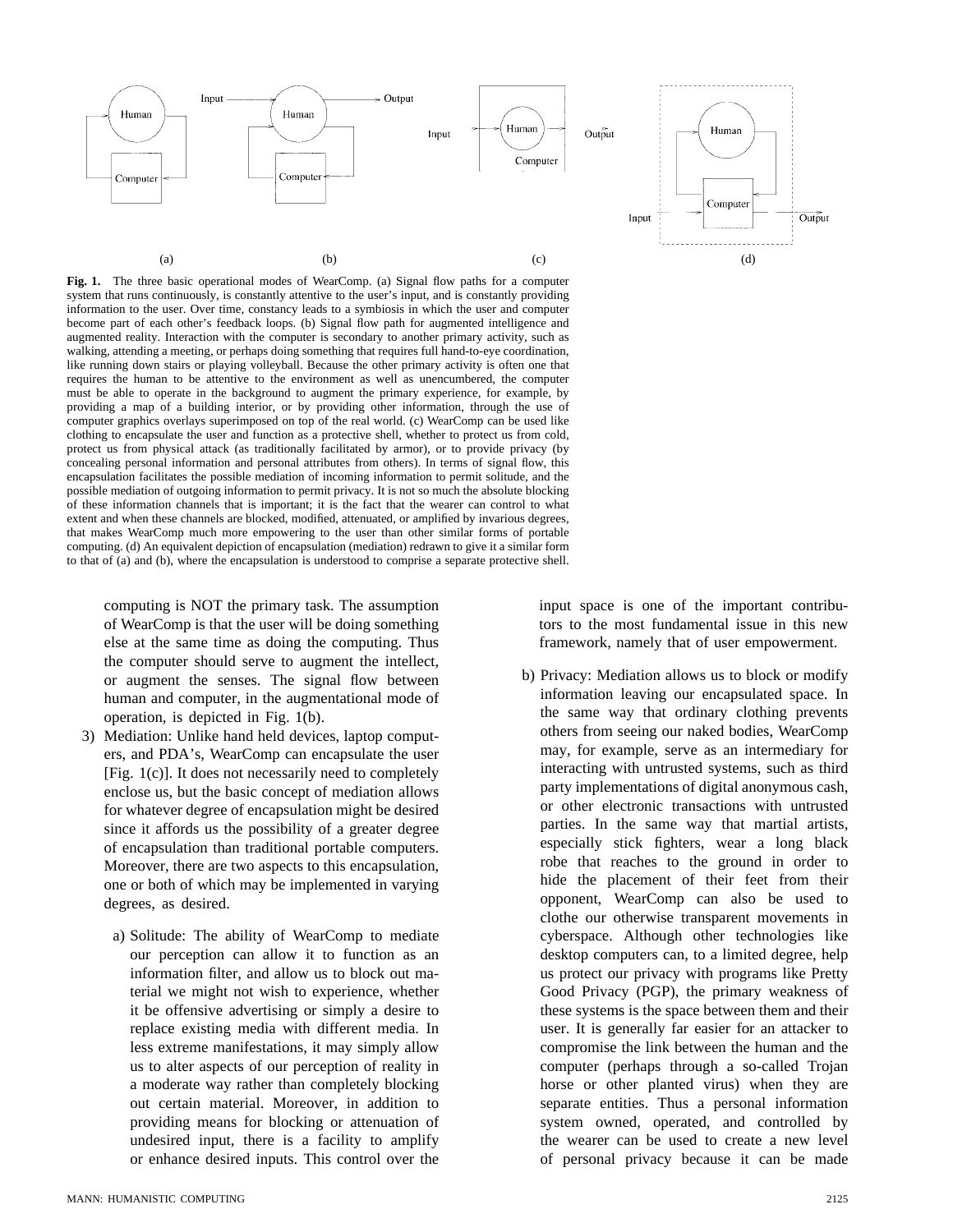

**Fig. 2.** The six signal flow paths for the new mode of human–computer interaction provided by WearComp. These six signal flow paths each define one of the six attributes of WearComp.

much more personal, e.g., so that it is always worn (except perhaps during showering) and is therefore less likely to fall prey to attacks upon the hardware itself. Moreover, the close synergy between the human and computers makes it harder to attack directly, e.g., as one might look over a person's shoulder while they are typing, or hide a video camera in the ceiling above their keyboard.<sup>1</sup>

Because of its ability to encapsulate us, e.g., in embodiments of WearComp that are actually articles of clothing in direct contact with the flesh, it may also be able to make measurements of various physiological quantities. Thus the signal flow depicted in Fig. 1(a) is also enhanced by the encapsulation, as depicted in Fig. 1(c). To make this signal flow more explicit, Fig. 1(c) has been redrawn in Fig. 1(d), where the computer and human are depicted as two separate entities within an optional protective shell, which may be opened or partially opened if a mixture of augmented and mediated interaction is desired.

Note that these three basic modes of operation are not mutually exclusive in the sense that the first is embodied in both of the other two. Also, these other two are not meant necessarily to be implemented in isolation. Actual embodiments of WearComp typically incorporate aspects of both augmented and mediated modes of operation. Thus, WearComp is a framework for enabling and combining various aspects of each of these three basic modes of operation. Collectively, the space of possible signal flows giving rise to this entire space of possibilities is depicted in Fig. 2. The signal paths typically comprise vector quantities. Thus, multiple parallel signal paths are depicted in Fig. 2 to remind the reader of this vector nature of the signals.

#### *B. The Six Basic Signal Flow Paths of WearComp*

There are six informational flow paths associated with this new human–machine symbiosis. These signal flow paths each define one of the basic underlying principles of WearComp, and are each described in the following from the human's point of view. Implicit in these six properties is that the computer system is also operationally constant and personal (inextricably intertwined with the user).

- 1) *Unmonopolizing of the User's Attention*: WearComp does not necessarily cut one off from the outside world like a virtual reality game does. One can attend to other matters while using the apparatus. It is built with the assumption that computing will be a secondary activity, rather than a primary focus of attention. In fact, ideally, it will provide enhanced sensory capabilities. It may, however, facilitate mediation (augmenting, altering, or deliberately diminishing) of these sensory capabilities.
- 2) *Unrestrictive to the User*: While being ambulatory, mobile or roving, one can do other things while using WearComp, e.g., one can type while jogging, running down stairs, etc.
- 3) *Observable by the User*: WearComp can get the user's attention continuously if the user wants it to. The output medium is constantly perceptible by the wearer. It is sufficient that it be almost always observable, within reasonable limitations, such as the fact that a camera viewfinder or computer screen is not visible during the blinking of the eyes.
- 4) *Controllable by the User*: WearComp is responsive. The user can take control of it at any time the user wishes. Even in automated processes the user should be able to manually override the automation to break open the control loop and become part of the loop at any time the user wants to. Examples of this controllability might include a "Halt" button the user can invoke as an application mindlessly opens all 50 documents that were highlighted when the user accidently pressed "Enter."
- 5) *Attentive to the Environment*: WearComp is environmentally aware, multimodal, and multisensory. (As a result, this ultimately gives the user increased situational awareness.)
- 6) *Communicative to Others*: WearComp can be used as a communications medium when the user wishes. WearComp allows the wearer to be expressive through the medium, whether as a direct communications medium to others, or as a means of assisting the user in the production of expressive or communicative media.

## III. PHILOSOPHICAL ISSUES

There are many open questions in this new area of research. Some of these include the following.

- 1) Is WearComp good?
- 2) Do we need it?

<sup>&</sup>lt;sup>1</sup>For the purposes of this paper, privacy is not so much the absolute blocking or concealment of personal information, but it is the ability to control or modulate this outbound information channel. Thus, for example, one may wish certain people, such as members of one's immediate family, to have greater access to personal information than the general public. Such a family-area-network may be implemented with an appropriate access control list and a cryptographic communications protocol.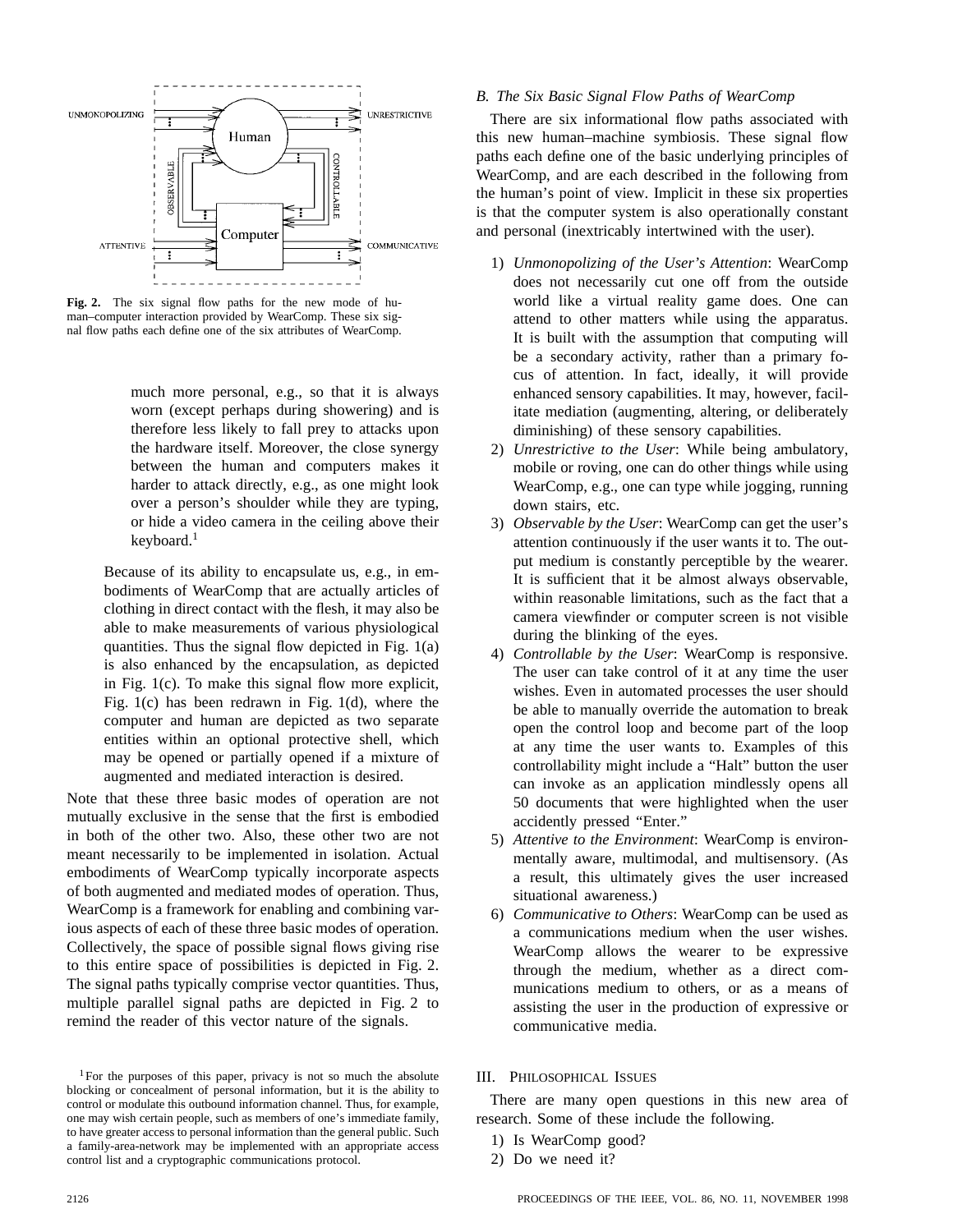- 3) Could it be harmful to the user?
- 4) Could it be harmful to society?
- 5) Are humans prepared for such a close synergy with machines, or will nature "strike back?"
- 6) Will the apparatus modify the behavior of the wearer in an undesirable way?
- 7) Will it become a cause of irritation to others?

As with many new inventions, such as clothing, the bicycle, hot air balloons, etc., there has been an initial rejection, followed by scientific study and experimentation, followed by either acceptance or modification of the invention to address specific problems.

For example, the adverse effects of the bright screen constantly projected onto the eye were addressed by building the apparatus into very dark sunglasses so that a much lower brightness could be used.

More important is perhaps the danger of becoming dependent on the technology in the same way that we have become dependent on shoes, clothing, the automobile, etc. For example, the fact that we cannot survive naked in the wilderness, or that we have become sedentary because of the automobile, must have its equivalent problems within the context of the proposed invention.

Many of these issues are open philosophical questions that will only be answered by further research. However, the specific framework and some of the various ideas surrounding it will hopefully form the basis for a further investigation of some of these questions.

#### *A. Fundamental Issues of WearComp*

The most fundamental paradigm shift that WearComp has to offer is that of personal empowerment. In order to fully appreciate the magnitude of this paradigm shift, some historical examples of tools of empowerment will now be described to place WearComp in this historical context.

*1) Historical Context:* In early civilization, individuals were all roughly equal, militarily. Wealth was generally determined by how many heads of cattle or how many "mounts" (horses) a person owned. In hand-to-hand combat or fighting with swords each individual was roughly an equal. Since it was impossible to stay on a horse while fighting, horses provided little in the way of military power. Thus, even those too poor to afford to keep a horse were not at a tremendous disadvantage to others from a fighting standpoint.

It was the invention of the stirrup, however, that radically changed this balance. With the stirrup, it became possible to stay on a horse while fighting. Horses and heavy armor could only be afforded by the wealthy, and even a large group of unruly peasants was no match for a much smaller group of mounted cavalry. However, toward the Middle Ages, more and more ordinary individuals mastered the art of fighting on horseback, and eventually the playing field was leveled.

Then, with the invention of gunpowder, the ordinary civilian was powerless against soldiers or bandits armed with guns. It was not until guns became cheaper that everyone could own one—such as in the "Old West." The Colt 45, for example, was known as the "equalizer" because it made everyone roughly equal. Even if one person was much more skilled in its use, there would still be some risk involved in robbing other civilians or looting someone's home.

*2) The Shift from Guns to Cameras and Computers:* In today's world, the handgun has a lesser role to play. Wars are fought with information, and we live in a world in which the appearance of thugs and bandits is not ubiquitous. While there is some crime, we spend most of our lives living in relative peace. However, surveillance and mass media have become the new instruments of social control. Department stores are protected with security cameras rather than by owners who keep a shotgun under the counter or who hire armed guards to provide a visible deterrent. While some department stores in rough neighborhoods may have armed guards, there has been a paradigm shift where we see fewer guns and more surveillance cameras.

*3) The Shift from Draconian Punishment to Micromanagement:* There has also been a paradigm shift, throughout the ages, characterized by a move toward less severe punishments, inflicted with greater certainty. In the Middle Ages, the lack of sophisticated surveillance and communications networks meant that criminals often escaped detection or capture, but when they were captured, punishments were extremely severe. Gruesome corporeal punishments where criminals might be crucified or whipped, branded, drawn and quartered, and burned at the stake were quite common in these times.

The evolution from punishment as a spectacle in which people were tortured to death in the village square toward incarceration, in which people were locked in a cell and forced to attend church sermons, prison lectures, etc., marked the first step in a paradigm shift toward less severe punishments [13]. Combined with improved forensic technologies like fingerprinting, this reduction in the severity of punishment came together with a greater chance of getting caught.

More recently, with the advent of so-called "boot camp," where delinquent youths are sent off for mandatory military-style training, the trend continues by addressing social problems earlier before they become large problems. This requires greater surveillance and monitoring, but at the same time it is characterized by less severe actions taken against those who are deemed to deserve these actions. Thus there is, again, still greater chance of being affected by smaller punishments.

If we extrapolate this trend, what we arrive at is a system of social control characterized by total surveillance and micropunishments. At some point, the forces applied to the subjects of the social control are too weak to even justify the use of the word "punishment," and perhaps it might be better referred to as "micromanagement."

This "micromanagement" of society may be effected by subjecting the population to mass media, advertising, and calming music played in department stores, elevators, and subway stations.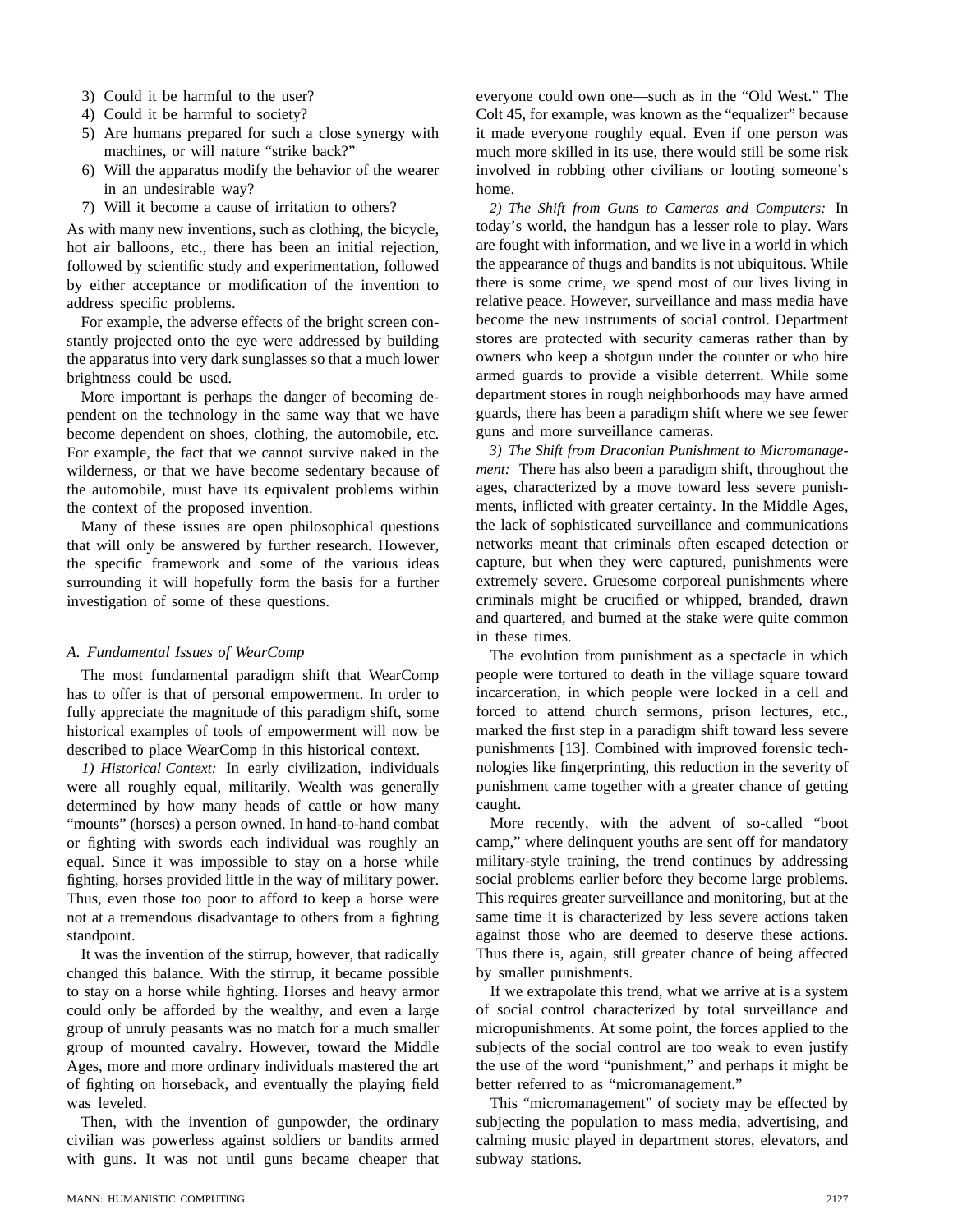Surveillance is also spreading into areas that were generally private in earlier times. The surveillance cameras that were placed in banks have moved to department stores. They first appeared above cash registers to deal with major crimes, such as holdups. But then they moved into the aisles and spread throughout the store to deal with petty theft. Again, more surveillance for dealing with lesser crimes.

In the United Kingdom, cameras installed for controlling crime in rough areas of town spread to low-crime areas as well in order to deal with problems like youths stealing apples from street markets or patrons of pubs urinating on the street. The cameras have even spread into restaurants and pubs—not just above the cash register, but throughout the pub, so that while going out for pints one may no longer have privacy.

Recently, electronic plumbing technology, originally developed for use in prisons, for example, to prevent all inmates from flushing the toilets simultaneously, has started to be used in public buildings. The arguments in favor of it go beyond human hygiene and water conservation, as proponents of the technology argue that it also reduces vandalism. Their definition of vandalism has been broadened to include deliberately flooding a plumbing fixture and deliberately leaving faucets running. Thus, again, what we see is greater certainty of catching or preventing people from committing lesser transgressions of the social order.

One particularly subtle form of social control using this technology are the new hands-free electronic showers developed for use in prisons where inmates would otherwise break off knobs, levers, and pushbuttons. These showers are just beginning to appear in government buildings, stadiums, health clubs, and schools. The machine watches the user from behind a tiled wall and through a small dark glass window. When the user steps toward the shower, the water comes on, but only for a certain time, and then it shuts off. Obviously the user can step away from the viewing window and then return to receive more water, thus defeating the timeout feature of the system, but this need to step away and move back into view is enough of an irritant to effect a slight behavioral modification of the user. Thus what we see is that surveillance has swept across all facets of society, but it is being used to deal with smaller and smaller problems. From dealing with mass murderers and bank robbers to people who threaten the environment by taking long showers, the long arm of surveillance has reached into even the most private of places, where we might have once been alone. The peace and solitude of the shower, where our greatest inspirations might come to us, has been intruded upon not with a major punishment, but with a very minor form of social control, one that is too small, in fact, to even be called a punishment.

These surveillance and social control systems are linked together, often to central computer systems. Everything from surveillance cameras in the bank to electronic plumbing networks is being equipped with fiber optic communications networks. Together with the vast array of medical records, credit card purchases, buying preferences, etc., we are affected in more ways, but with lesser influence. We are

no longer held at bay by mounted cavalry. More often than being influenced by weapons, we are influenced in very slight, almost imperceptible ways, e.g., through a deluge of junk mail, marketing, advertising, or a shower that shuts off after it sees that we have been standing under it for too long.

While there are some (the most notable being Bentham [13]) who have put forth an argument that a carefully managed society results in maximization of happiness, there are others who argue that the homogenization of society is unhealthy and reduces humans to cogs in a larger piece of machinery, or at the very least, results in a certain loss of human dignity. Moreover, just as nature provides biodiversity, many believe that society should also be diverse, and people should try to resist ubiquitous centralized surveillance and control, particularly to the extent where it homogenizes society excessively. Some argue that micromanagement and utilitarianism, in which a person's value may often be measured in terms of usefulness to society, is what led to eugenics, and eventually to the fascism of Nazi Germany. Many people also agree that, even without any sort of social control mechanism, surveillance in and of itself still violates their privacy and is fundamentally wrong.

As with other technologies, like the stirrup and gunpowder, the electronic surveillance playing field is also being leveled. The advent of the low-cost personal computer has allowed individuals to communicate freely and easily among themselves. No longer are the major media conglomerates the sole voice heard in our homes. The World Wide Web has ushered in a new era of underground news and alternative content. Thus, centralized computing facilities, the very technology that many perceived as a threat to human individuality and freedom, have given way to low-cost personal computers that many people can afford. This is not to say that home computers will be as big or powerful as the larger computers used by large corporations or governments, but simply that if a large number of people have a moderate degree of computational resources, there is a sense of balance in which people are roughly equal in the same sense that two people, face to face, one with a 0.22 calibre handgun and the other with a Colt .45 are roughly equal. A large bullet hole or a small one both provide a tangible and real risk of death or injury.

It is perhaps modern cryptography that makes this balance even more pronounced, for it is so many orders of magnitude easier to encrypt a message than it is to decrypt it. Accordingly, many governments have defined cryptography as a munition and have attempted, with only limited success, to restrict its use.

*4) Fundamental Issues of WearComp:* The most fundamental issue in WearComp is no doubt that of personal empowerment through its ability to equip the individual with a personalized, customizable information space which is owned, operated, and controlled by the wearer. While home computers have gone a long way to empowering the individual, they only do so when the user is at home. As the home is perhaps the last bastion of space not yet touched by the long arm of surveillance (i.e., space that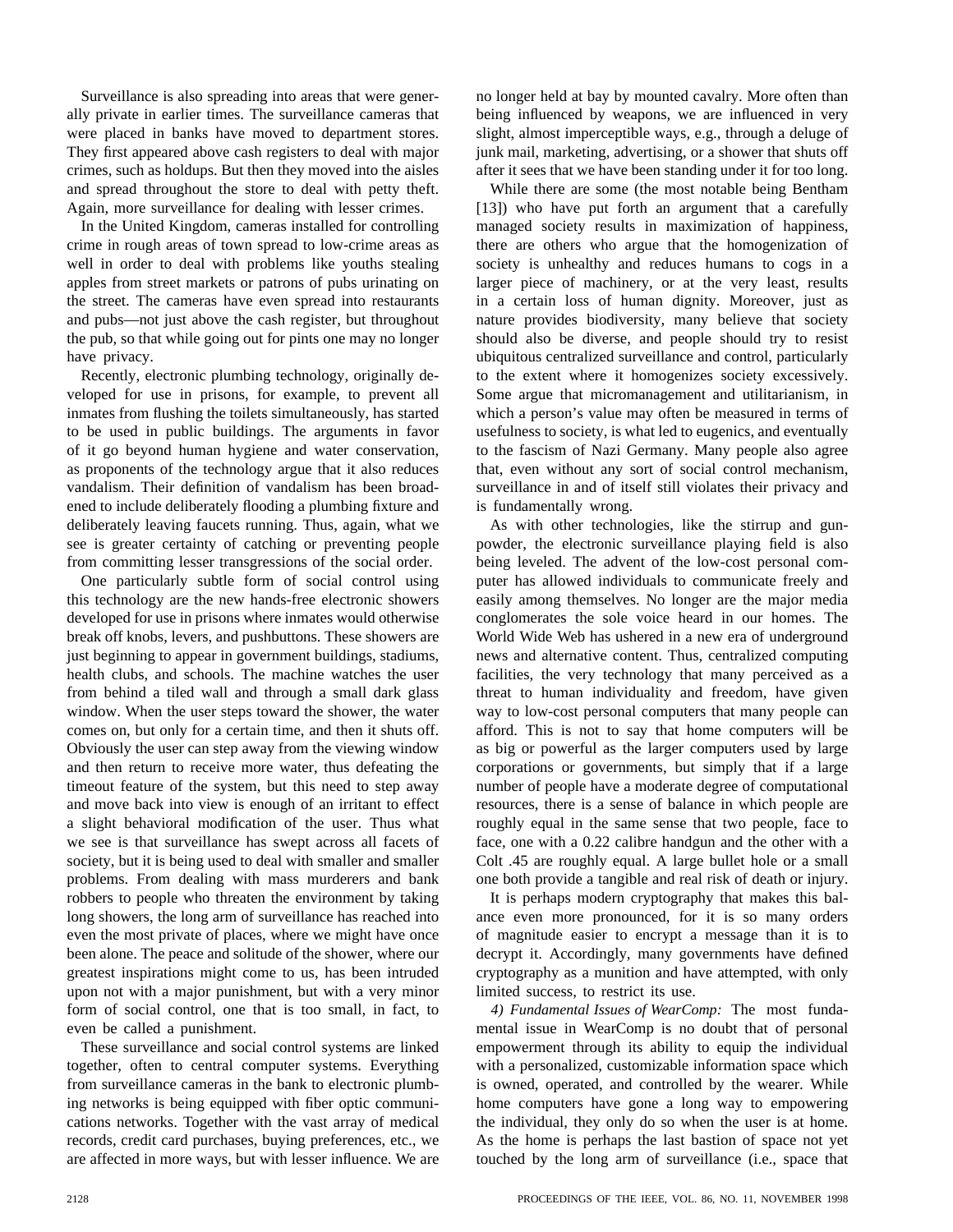one can call one's own), the home computer, while it does provide an increase in personal empowerment, is not nearly so profound in its effect as the WearComp which brings this personal space (space one can call one's own) out into the world.

Although WearComp, in the most common form we know it today (miniature video screen over one or both eyes, body worn processor, and input devices such as a collection of pushbutton switches or joystick held in one hand and a microphone), was invented by the author in the 1970's for personal imaging applications, it has more recently been adopted by the military in the context of large government-funded projects. However, as with the stirrup, gunpowder, and other similar inventions, it is already making its way out into the mainstream consumer electronics arena.

An important observation to make with regards to the continued innovation, early adopters (military, government, large multinational corporations), and finally ubiquity, is the time scale. While it took a relatively longer time for the masses to adopt the use of horses for fighting and hence level the playing field, later on the use of gunpowder became ubiquitous in a much shorter time period.

Then, sometime after guns had been adopted by the masses, the spread of computer technology, which in some situations even replaced guns, was much faster still. As the technology diffuses into society more quickly, the military is losing its advantage over ordinary civilians. We are entering a pivotal era in which consumer electronics are surpassing the technological sophistication of some military electronics. Personal audio systems like the Sony Walkman are just one example of how the ubiquity and sophistication of technology feed upon each other to the extent that the technology begins to rival, and in some ways exceed, the technical sophistication of the limited-production military counterparts such as two-way radios used in the battlefield.

Consumer technology has already brought about a certain degree of personal empowerment, from the portable cassette player that lets us replace the music piped into department stores with whatever we would rather hear to small hand held cameras that capture police brutality and human rights violations. However, WearComp is just beginning to bring about a much greater paradigm shift, which may well be equivalent in its impact to the invention of the stirrup or that of gunpowder. Moreover, this leveling of the playing field may, for the first time in history, happen almost instantaneously should the major consumer electronics manufacturers beat the military in raising this invention to a level of perfection similar to that of the stirrup or modern handguns. If this were to happen, this decrease of the time scale over which technology diffuses through society will have decreased to zero, resulting in a new kind of paradigm shift that society has not yet experienced. Evidence of this pivotal shift is already visible in, for example, the joint effort of Xybernaut Corp. (a major manufacturer of wearable computers) and Sony Corp. (a manufacturer of personal electronics) to create a new personal electronics computational device.

#### *B. Aspects of WearComp and Personal Empowerment*

There are several aspects and affordances of WearComp. These are as follows.

- 1) *Photographic/Videographic Memory*: Perfect recall of previously collected information, especially visual information (i.e., visual memory [14]).
- 2) *Shared Memory*: In a collective sense, two or more individuals may share in their collective consciousness, so that one may have a recall of information that one need not have experienced personally.
- 3) *Connected Collective Humanistic Computing*: In a collective sense, two or more individuals may collaborate while one or more of them is doing another primary task.
- 4) *Personal Safety*: In contrast to a centralized surveillance network built into the architecture of the city, a personal safety system is built into the architecture (clothing) of the individual. This framework has the potential to lead to a distributed "intelligence" system of sorts, as opposed to the centralized "intelligence" gathering efforts of traditional video surveillance networks.
- 5) *Tetherless Operation*: WearComp affords and requires mobility and the freedom from the need to be connected by wire to an electrical outlet or communications line.
- 6) *Synergy*: Rather than attempting to emulate human intelligence in the computer, as is a common goal of research in AI, the goal of WearComp is to produce a synergistic combination of human and machine in which the human performs tasks that it is better at while the computer performs tasks that it is better at. Over an extended period of time, WearComp begins to function as a true extension of the mind and body and no longer feels as if it is a separate entity. In fact, the user will often adapt to the apparatus to such a degree that when taking it off, its absence will feel uncomfortable in the same way that we adapt to shoes and clothing to such a degree that without them most of us would feel extremely uncomfortable (whether in a public setting, or in an environment in which we have come to be accustomed to the protection that shoes and clothing provide). This intimate and constant bonding is such that the combined capability resulting in a synergistic whole far exceeds the sum of its components.
- 7) *Quality of Life*: WearComp is capable of enhancing day-to-day experiences, not just in the workplace, but in all facets of daily life. It has the capability to enhance the overall quality of life for many people.

#### IV. PRACTICAL EMBODIMENTS OF WEARCOMP

The WearComp apparatus consists of a battery-powered wearable Internet-connected [15] computer system with miniature eyeglass-mounted screen and appropriate optics to form the virtual image equivalent to an ordinary desktop multimedia computer. However, because the apparatus is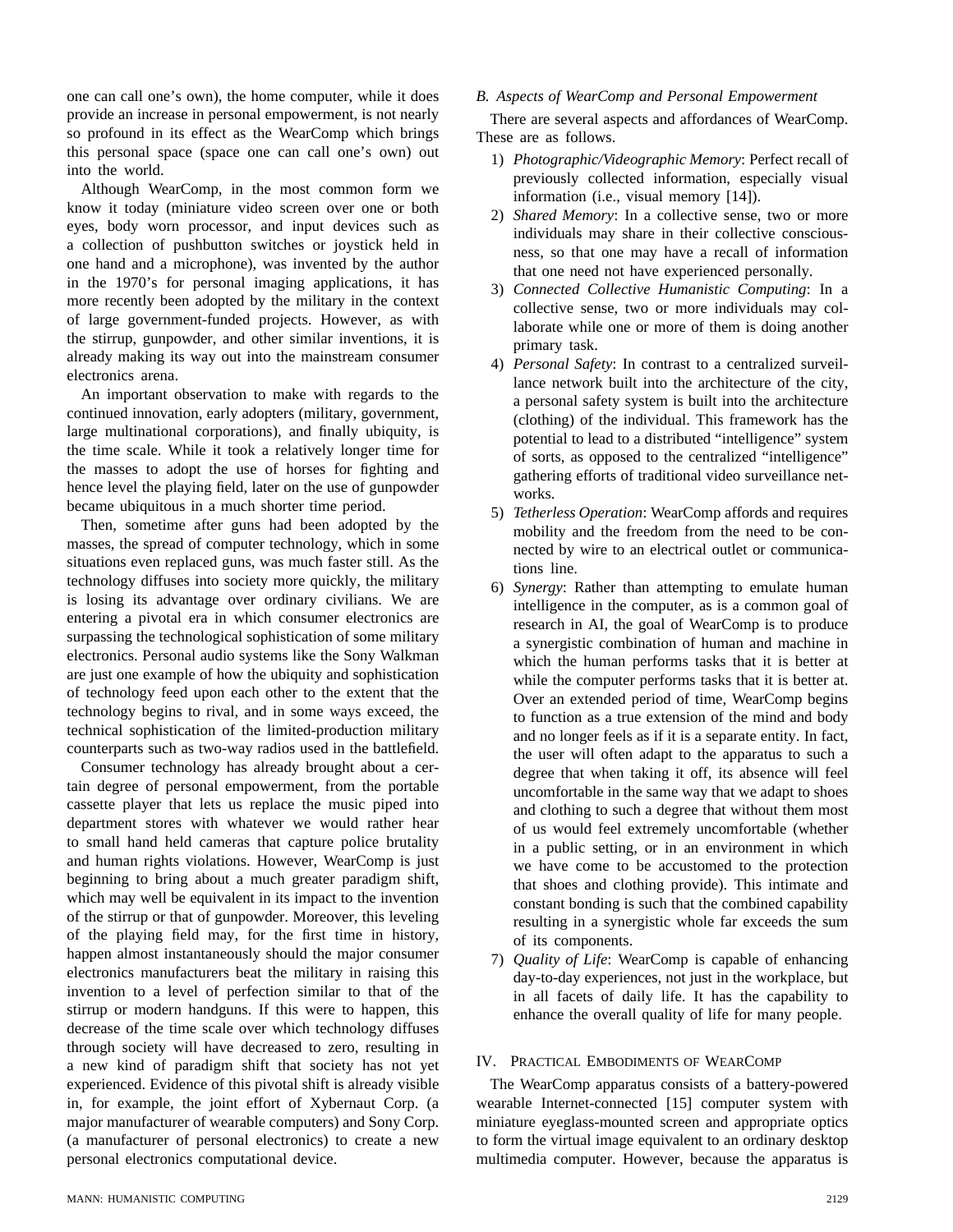tetherless it travels with the user, presenting a computer screen that either appears superimposed on top of the real world or represents the real world as a video image [16].

Due to advances in low-power microelectronics [17] we are entering a pivotal era in which it will become possible for us to be inextricably intertwined with computational technology that will become part of our everyday lives in a much more immediate and intimate way than in the past.

Physical proximity and constancy were simultaneously realized by the WearComp Project<sup>2</sup> of the 1970's and early 1980's (Fig. 3), which was a first attempt at building an intelligent "photographer's assistant" around the body. It was comprised of a computer system attached to the body, a display means constantly visible to one or both eyes, and a means of signal input, including a series of pushbutton switches and a pointing device (Fig. 4) that the wearer could hold in one hand to function like a keyboard and mouse but would still be able to operate the device while walking around. In this way, the apparatus resituated the functionality of a desktop multimedia computer with mouse, keyboard, and video screen as a physical extension of the user's body. While the size and weight reductions of WearComp over the last 20 years have been quite dramatic, the basic qualitative elements and functionality have remained essentially the same, apart from the obvious increase in computational power.

However, what makes WearComp particularly useful in new and interesting ways, and what makes it particularly suitable as a basis for humanistic computing, is the collection of other input devices, not all of which are found on a desktop multimedia computer.

In typical embodiments of WearComp these measurement (input) devices include the following:

- 1) ultraminiature cameras concealed inside eyeglasses and oriented to have the same field of view as the wearer, thus providing the computer with the wearer's "first-person" perspective;
- 2) one or more additional cameras that afford alternate points of view (e.g., a rear-looking camera with a view of what is directly behind the wearer);
- 3) sets of microphones, typically comprising one set to capture the sounds of someone talking to the wearer (typically a linear array across the top of the wearer's eyeglasses), and a second set to capture the wearer's own speech;
- 4) biosensors, comprising not just heart rate but full ECG waveform, as well as respiration, skin conductivity, sweat level, and other quantities [20], each available as a continuous (sufficiently sampled) timevarying voltage; typically these are connected to the wearable central processing unit through an eightchannel analog to digital converter;
- 5) footstep sensors typically comprising an array of transducers inside each shoe;



(a)



(b)

**Fig. 3.** Early embodiments of the author's original "photographer's assistant" application of personal imaging. (a) Author wearing WearComp2, an early 1980's backpack-based signal processing and personal imaging system with right eye display. Two antennas operating at different frequencies facilitated wireless communications over a full-duplex radio link. (b) WearComp4, a late 1980's clothing-based signal processing and personal imaging system with left eye display and beam splitter. Separate antennas facilitated simultaneous voice, video, and data communication.

 $2$ For a detailed historical account of the WearComp Project, and other related projects, see [18] and [19].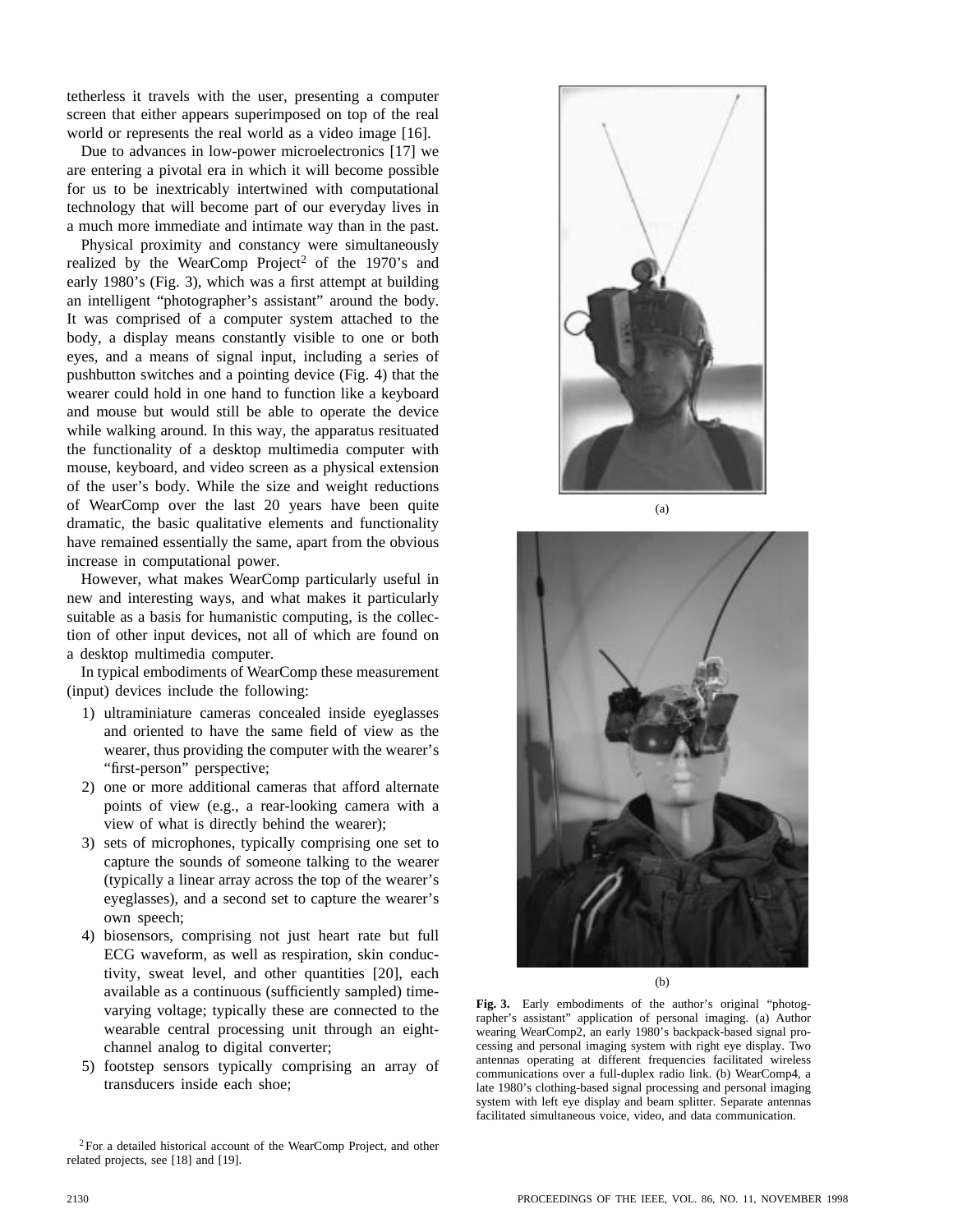

(a)



(b)

**Fig. 4.** Some early input devices ("keyboards" and "mice") designed and built by the author for WearComp: (a) 1970's: input device comprising pushbutton switches mounted to a wooden hand-grip and (b) 1980's: input device comprising microswitches mounted to the handle of an electronic flash. These devices also incorporated a detachable joystick (controlling two potentiometers), designed as a pointing device for use in conjunction with the WearComp project.

6) wearable radar systems in the form of antenna arrays sewn into clothing; these typically operate in the 24.36 GHz range.

The last three, in particular, are not found on standard desktop computers, and even the first three, which often are found on standard desktop computers, appear in a different context here than they do on a desktop computer. For example, in WearComp, the camera does not show an image of the user, as it does typically on a desktop computer, but, rather, it provides information about the user's environment. Furthermore, the general philosophy, as will be described in Sections V and VI, will be to regard all of the input devices as measurement devices. Even something as simple as a camera will be regarded as a measuring instrument within this signal processing framework.

Certain applications use only a subset of these devices, but including all of them in the design facilitates rapid prototyping and experimentation with new applications. Most embodiments of WearComp are modular, so that devices can be removed when they are not being used.

A side-effect of this WearComp apparatus is that it replaces much of the personal electronics that we carry in our day-to-day living. It enables us to interact with others through its wireless data communications link, and therefore replaces the pager and cellular telephone. It allows us to perform basic computations, thus replacing the pocket calculator, laptop computer, and PDA. It can record data from its many inputs, and therefore it replaces and subsumes the portable dictating machine, camcorder, and the photographic camera. And it can reproduce ("play back") audiovisual data, so that it subsumes the portable audio cassette player. It keeps time, as any computer does, and this may be displayed when desired, rendering a wristwatch obsolete. (A calendar program which produces audible, vibrotactile, or other output also renders the alarm clock obsolete.)

However, it goes beyond replacing all of these items, because not only is it currently far smaller and far less obtrusive than the sum of what it replaces, but these functions are interwoven seamlessly, so that they work together in a mutually assistive fashion. Furthermore, entirely new functionalities and new forms of interaction arise, such as enhanced sensory capabilities, as will be discussed in Sections V and VI.

#### *A. Building Signal-Processing Devices Directly into Fabric*

The wearable signal processing apparatus of the 1970's and early 1980's was cumbersome at best, so an effort was directed toward not only reducing its size and weight, but, more importantly, reducing its undesirable and somewhat obtrusive appearance. Moreover, an effort was also directed at making an apparatus of a given size and weight more comfortable to wear and bearable to the user [12] through bringing components in closer proximity to the body, thereby reducing torques and moments of inertia. Starting in 1982, Eleveld and Mann [19] began an effort to build circuitry directly into clothing. The author coined the term "smart clothing" to refer to variations of WearComp that are built directly into clothing, and are characterized by (or at least an attempt at) making components distributed rather than lumped whenever possible or practical.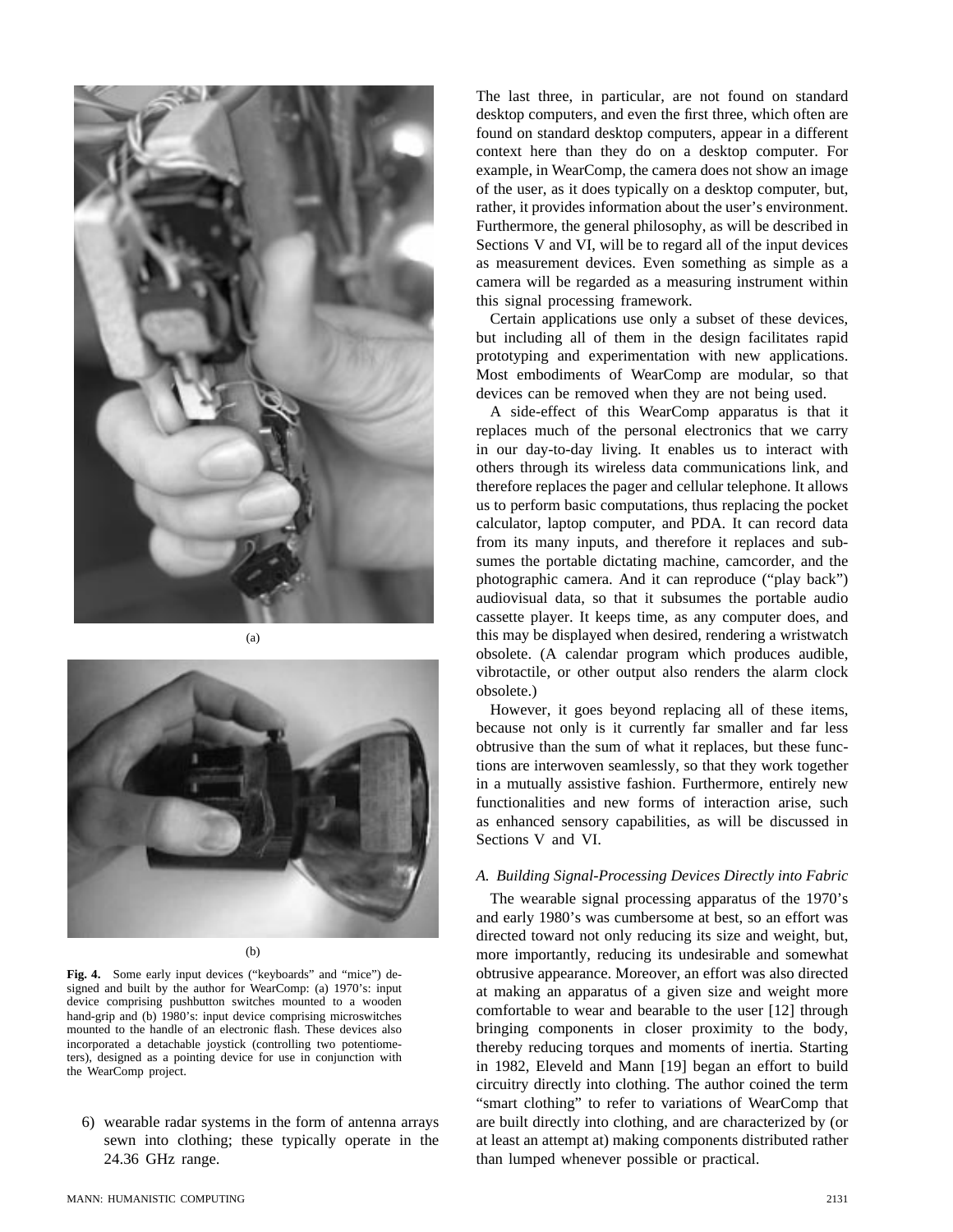



(b)

**Fig. 5.** The "underwearable" signal processing hardware (a) as worn by author (stripped to the undershirt, which is normally covered by a sweater or jacket); (b) close-up of underwearable signal processor, showing webbing for routing of cabling.

It was found [19] that the same apparatus could be made much more comfortable by bringing the components closer to the body which had the effect of reducing both the torque felt bearing the load, as well as the moment of inertia felt in moving around. This effort resulted in a version of WearComp called the "Underwearable Computer" [19] shown in Fig. 5.

Typical embodiments of the underwearable resemble an athletic undershirt (tank top) made of durable mesh fabric, upon which a lattice of webbing is sewn. This facilitates quick reconfiguration in the layout of components, and rerouting of cabling. Note that wire ties are not needed to fix cabling as it is simply run through the webbing, which holds it in place. All power and signal connections are standardized, so that devices may be installed or removed without the use of any tools (such as soldering iron) by simply removing the garment and spreading it out on a flat surface.

Some more recent related work by others [21] also involves building circuits into clothing, in which a garment is constructed as a monitoring device to determine the location of a bullet entry. The underwearable differs from this monitoring apparatus in the sense that the underwearable is totally reconfigurable in the field, and also in the sense that it embodies humanistic computing (the apparatus reported in [21] performs a monitoring function but does not facilitate human interaction).

In summary, there were three reasons for the signal processing hardware being "underwearable."

- 1) By both distributing the components throughout the garment and by keeping the components in close physical proximity to the body, it was found that the same total weight and bulk could be worn much more comfortably.
- 2) Wearing the apparatus underneath ordinary clothing gave rise to a version of the WearComp apparatus which had a normal appearance. Although many of the prototypes were undetectable (covert) to visual inspection, early prototypes could be detected upon physical contact with the body by others. However, it was found that by virtue of social norms the touching of the body by others (and therefore discovery of the apparatus) was seldom a problem. Thus making certain that the apparatus did not have an unsightly or unusual appearance was found to be sufficient to integrating into society in a normal way. Unobtrusiveness is essential so that the apparatus does not interfere with normal social situations, for one cannot truly benefit from the long-term adaptation process of humanistic computing unless it is worn nearly constantly for a period of many years. Two examples of underwearables, as they normally appear when worn under clothing, are depicted in Fig. 6, where the normal appearance is quite evident.
- 3) The close proximity of certain components to the body provided additional benefits, such as the ability to easily integrate measuring apparatus for quantities such as respiration, heart rate and full ECG waveform, galvanic skin resistance, etc., of the wearer. The fact that the apparatus is worn underneath clothing facilitated direct contact with the body, providing a much richer measurement space and facilitating new forms of intelligent signal processing.

*1) Remaining Issues of Underwearable Signal Processing Hardware:* This work on "underwearable signal processing hardware" has taken an important first step toward solving issues of comfort, detectability, and detectability on physical contact, which remains as a greater technological challenge. Issues such as shielding of electromagnetic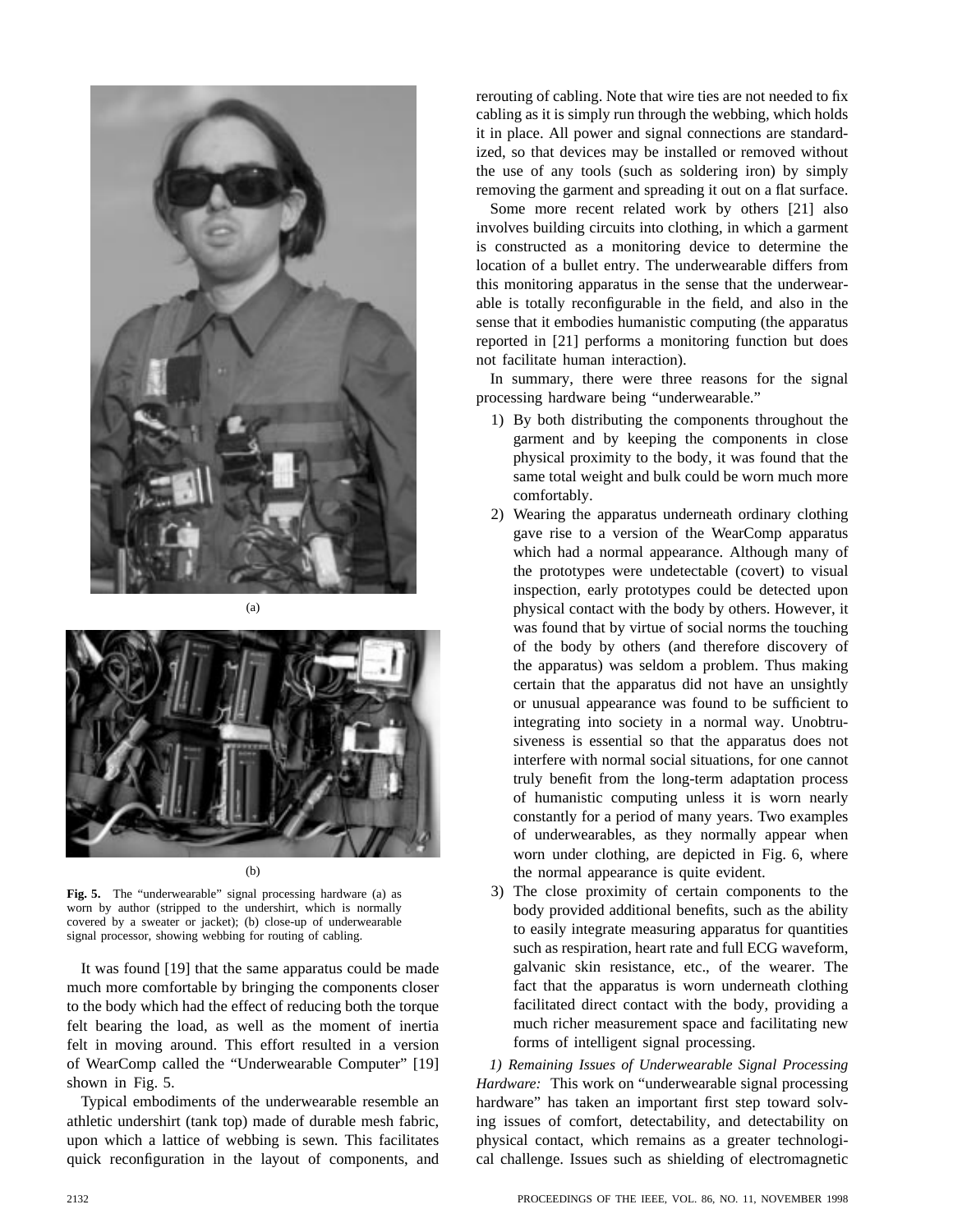



 $(a)$  (b)

**Fig. 6.** Covert embodiments of WearComp suitable for use inordinary day-to-day situations. Both incorporate fully functional UNIX-based computers concealed in the small of the back, with the rest of the peripherals, analog to digital converters, etc., also concealed under ordinary clothing. Both incorporate camera-based imaging systems concealed within the eyeglasses, the importance of which will become evident in Section V in the context of personal imaging. While these prototype units are detectable by physical contact with the body, detection of the unusual apparatus was not found to be a problem, since normal social conventions are such that touching of the body is normally only the domain of those the wearer knows well. As with any prosthetic device, first impressions are important to normal integration into society, and discovery by those who already know the wearer well (e.g., to the extent that close physical contact may occur) typically happens after an initial acceptance is already established. Other prototypes have been integrated into the clothing in a manner that feels natural to the wearer and to others who might come into physical contact with the wearer. (a) Lightweight black and white version completed in 1995. (b) Full-color version completed in 1996, which included special-purpose digital signal processing hardware based on an array of TMS 320 series processors connected to a UNIX-based host processor, concealed in the small of the back.

radiation have already been largely solved through the use of conductive undergarments that protect the body from radiation (especially from the transmitting antennas that establish the connection to the Internet). In addition to protecting the wearer who would otherwise be in very close proximity to the transmitting antennas, such shielding also improves system operation, for example, by keeping RF from the transmitter as well as ambient environmental RF out of the biosensors and measurement instrumentation that is in direct contact with the body. Many of these practical issues will be dealt with in future design in moving from early prototypes of the "underwearable signal processing system" into production systems.

## *B. Multidimensional Signal Input for Humanistic Computing*

The close physical proximity of WearComp to the body, as described earlier, facilitates a new form of signal processing.<sup>3</sup> Because the apparatus is in direct contact with the body, it may be equipped with various sensory devices. For example, a tension transducer (pictured leftmost, running the height of the picture from top to bottom, in Fig. 7) is typically threaded through and around the underwearable, at stomach height, so that it measures respiration. Electrodes are also installed in such a manner that they are in contact with the wearer's heart. Various other sensors, such as an array of transducers in each shoe [23] and a wearable radar system (described in Section VI) are also included as sensory inputs to the processor. The ProComp 8 channel analog-to-digital converter, along with some of the input devices that are sold with it, is pictured in Fig. 7 together with the CPU from WearComp6.

*1) Safety First!:* The importance of personal safety in the context of this new paradigm in computing must be emphasized. Since electrical connections are often in close proximity to the body, and are, in fact, often made directly to the body (such as when fitting the undergarment with electrodes that connect to the bare flesh of the user, in the chest area, for ECG waveform monitoring), the inputs to which these connections are made must be fully isolated. In the present prototypes, this isolation is typically accomplished by using a length of fiber-optic cable between the measurement hardware and the host computer. This is particularly essential in view of the fact that the host

<sup>3</sup>The first wearable computers equipped with multichannel biosensors were built by the author during the 1980's and were inspired by a collaboration with Ghista of McMaster University. More recently, in 1995, the author put together an improved apparatus based on a Compaq Contura Aero 486/33 with a ProComp 8 channel analog-to-digital converter, worn in a Mountainsmith waist bag, and sensors from Thought Technologies Limited. The author subsequently assisted Healey in duplicating this system for use in trying to understand human emotions [22].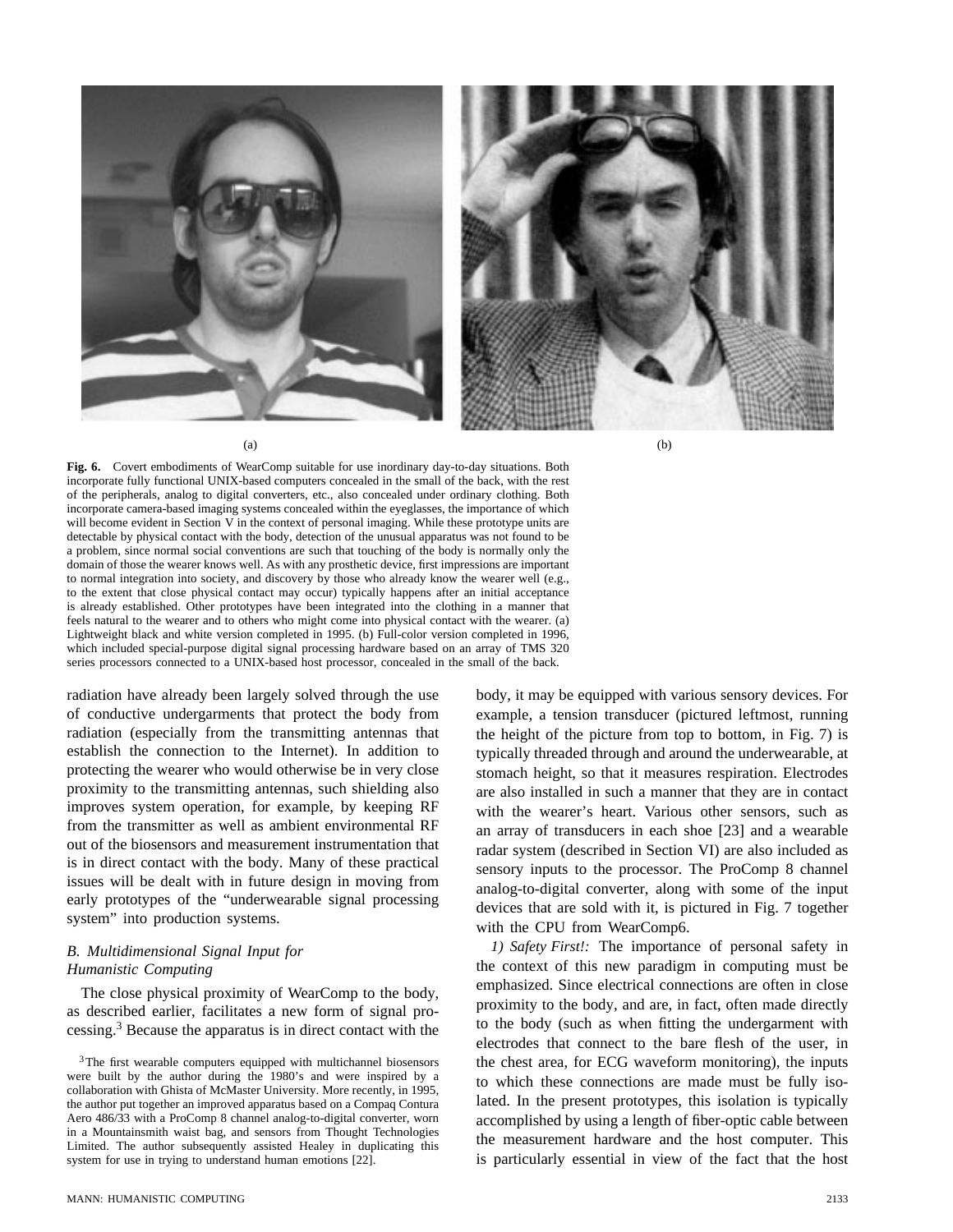

**Fig. 7.** Author's personal imaging system equipped with sensors for measuring biological signals. The sunglasses in the upper right are equipped with built-in video cameras and display system. These look like ordinary sunglasses when worn (wires are concealed inside the eyeglass holder). At the left side of the picture is an eight-channel analog-to-digital converter together with a collection of biological sensors, both manufactured by Thought Technologies Limited, Canada. At the lower right is an input device called the "twiddler," manufactured by HandyKey, and to the left of that is a Sony Lithium Ion camcorder battery with custom-made battery holder. In the lower central area of the image is the computer, equipped with special-purpose video processing/video capture hardware (visible as the top stack on this stack of PC104 boards). This computer, although somewhat bulky, may be concealed in the small of the back underneath an ordinary sweater. To the left of the computer is a serial-to-fiber-optic converter that provides communications to the eight-channel analog-to-digital converter over a fiber-optic link. Its purpose is primarily one of safety, to isolate high voltages used in the computer and peripherals (e.g., the 500 volts or so present in the sunglasses) from the biological sensors which are in close proximity, typically with very good connection, to the body of the wearer.

computer may be connected to other devices, such as headmounted displays containing voltages from 500 V to as high as 9 kV (e.g., in the case of head-mounted displays containing cathode ray tubes).

Moreover, the presence of high voltages in the eyeglasses themselves, as well as in other parts of the system (as when it is interfaced to an electronic flash system which typically uses voltages ranging from 480 V to 30 kV), requires extra attention to insulation since it is harder to free oneself from the apparatus when it is worn than when it is merely carried. For example, a hand-held electronic flash can be dropped to the ground easier should it become unstable, while a wearable system embodies the danger of entrapment in a failing system.

Furthermore, since batteries may deliver high currents, there would be the risk of fire, and the prospect of being trapped in burning clothing, were it not for precautions taken in limiting current flow. Thus, in addition to improved high voltage insulation there is also the need to install current-limiting fuses and the like throughout the garment.

As an additional precaution, all garments are made from flameproof material. In this regard, especially with the development of early prototypes over the last 20 years, it was felt that a healthy sense of paranoia was preferable to carelessness that might give rise to a dangerous situation.

*2) More Than Just a Health Status Monitor:* It is important to realize that this apparatus is not merely a biological signal logging device, as is often used in the medical community, rather, it enables new forms of realtime signal processing for humanistic computing. A simple example might include a biofeedback-driven video camera. Picard also suggests its possible use to estimate human emotion [24].

The emphasis of this paper will be on visual image processing with the WearComp apparatus. The author's dream of the 1970's, i.e., that of an intelligent wearable image processing apparatus, is just beginning to come to fruition.

## V. THE PERSONAL IMAGING APPLICATION OF HUMANISTIC COMPUTING

#### *A. Some Simple Illustrative Examples*

*1) Always Ready: From "Point and Click" to "Look and Think":* Current commercial personal electronics devices we often carry are just useful enough for us to tolerate but not good enough to significantly simplify our lives. For example, when we are on vacation, our camcorder and photographic camera require enough attention that we often either miss the pictures we want, or we become so involved in the process of video or photography that we fail to really experience the immediate present environment [25].

One ultimate goal of the proposed apparatus and methodology is to "learn" what is visually important to the wearer and function as a fully automatic camera that takes pictures without the need for conscious thought or effort from the wearer. In this way it might summarize a day's activities and then automatically generate a gallery exhibition by transmitting desired images to the World Wide Web, or to specific friends and relatives who might be interested in the highlights of one's travel. The proposed apparatus, a miniature eyeglass-based imaging system, does not encumber the wearer with equipment to carry or with the need to remember to use it, yet because it is recording all the time into a circular buffer [19] merely overwriting that which is unimportant, it is always ready. Although some have noted that the current embodiment of the invention (still in the prototype stage) is cumbersome enough that one might not wear it constantly, it is easy to imagine how, with mass production and miniaturization, smaller and lighter units could be built, perhaps with the computational hardware built directly into ordinary glasses. Making the apparatus small enough to comfortably wear at all times will lead to a truly constant user-interface.

In the context of the always ready framework, when the signal processing hardware detects something that might be of interest, recording can begin in a retroactive sense (e.g., a command may be issued to start recording from 30 seconds ago), and the decision can later be confirmed with human input. Of course this apparatus raises some important privacy questions discussed previously and also addressed elsewhere in the literature [26], [27].

The system might use the inputs from the biosensors on the body as a multidimensional feature vector with which to classify content as important or unimportant. For example,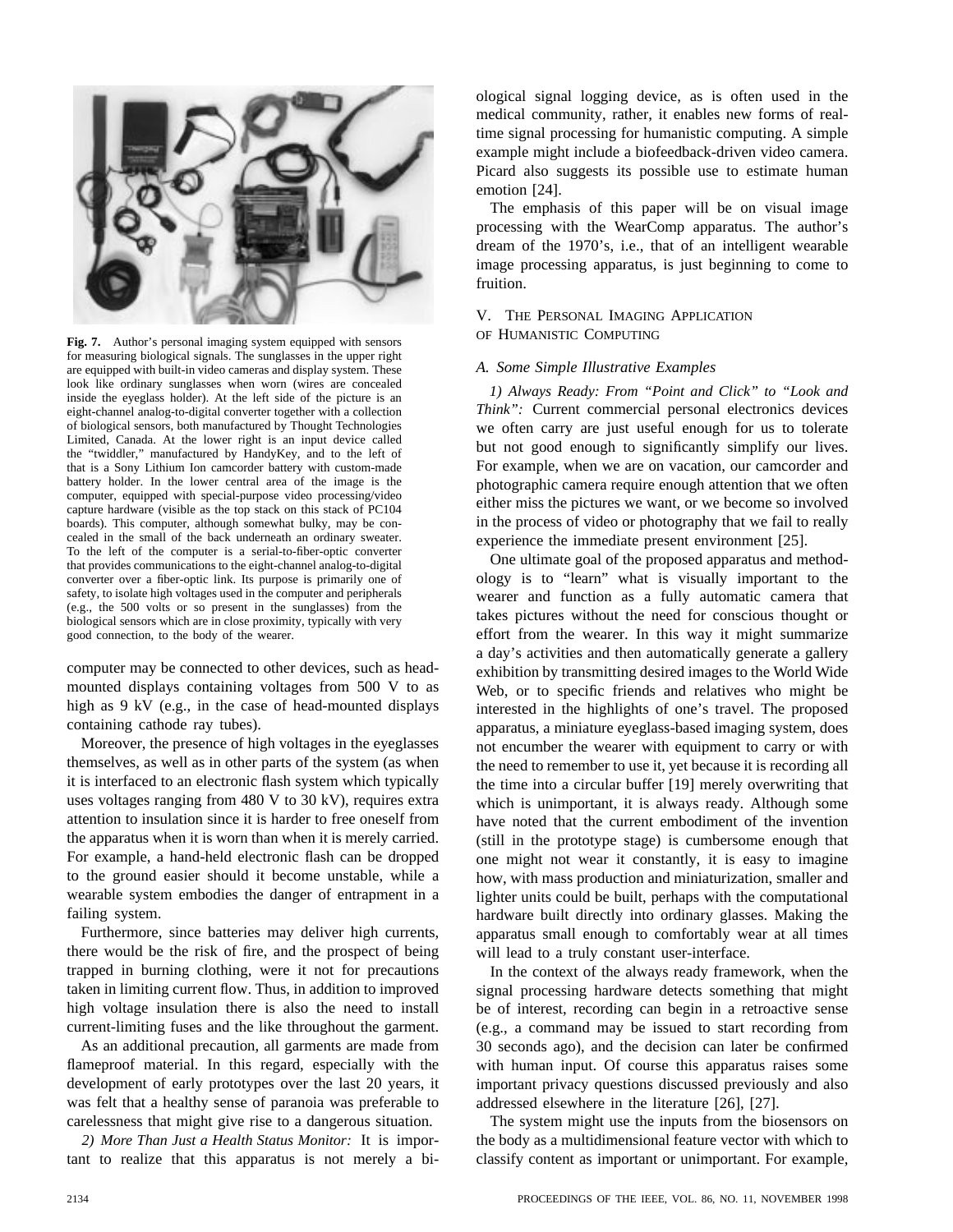it might automatically record a baby's first steps as the parent's eyeglasses and clothing-based intelligent signal processor make an inference based on the thrill of the experience. It is often moments like these that we fail to capture on film: by the time we find the camera and load it with film, the moment has passed us by.

*2) Personal Safety Device for Reducing Crime:* A simple example of where it would be desirable for the device to operate by itself, without conscious thought or effort, is in an extreme situation such as if the wearer were attacked by a robber wielding a shotgun and demanding cash.

In this kind of situation it is desirable that the apparatus functions autonomously, without conscious effort from the wearer, even though the wearer might be aware of the signal processing activities of the measuring (sensory) apparatus he or she is wearing.

As a simplified example of how the processing is typically done, we know that the wearer's heart rate, averaged over a sufficient time window, would likely increase dramatically<sup>4</sup> with no corresponding increase in footstep rate (in fact, footsteps would probably slow at the request of the gunman). The computer would then make an inference from the data, and predict a high visual saliency. (If we simply take heart rate divided by footstep rate, we can get a first-order approximation of the visual saliency index.) A high visual saliency triggers recording from the wearer's camera at maximal frame rate and also sends these images together with appropriate messages to friends and relatives who look at the images to determine whether it is a false alarm or real danger.<sup>5</sup>

Such a system is, in effect, using the wearer's brain as part of its processing pipeline, because it is the wearer who sees the shotgun, and not the WearComp apparatus (e.g., a much harder problem would have been to build an intelligent machine vision system to process the video from the camera and determine that a crime was being committed). Thus, humanistic computing (intelligent signal processing arising, in part, because of the very existence of the human user) has solved a problem that would not be possible using machine-only intelligence.

Furthermore, this example introduces the concept of "collective connected humanistic computing" because the signal processing systems also rely on those friends and relatives to look at the imagery that is wirelessly sent from the eyeglass-mounted video camera and makes a decision as to whether it is a false alarm or real attack. Thus, the concept of humanistic computing has become blurred across geographical boundaries and between more than one human and more than one computer.

*3) The Retro-Autofocus Example—Human in the Signal Processing Loop:* The above two examples dealt with systems which use the human brain, with its unique processing capability, as one of their components in a manner in which the overall system operates without conscious thought or effort. The effect is to provide a feedback loop of which subconscious or involuntary processes become an integral part.

An important aspect of humanistic computing is that the conscious will of the user may be inserted into or removed from the feedback loop of the entire process at any time. A very simple example, taken from everyday experience, rather than another new invention, is now presented.

One of the simplest examples of humanistic computing is that which happens with some of the early autofocus single lens reflex (SLR) cameras in which autofocus was a retrofit feature. The autofocus motor would typically turn the lens barrel, but the operator could also grab onto the lens barrel while the autofocus mechanism was making it turn. Typically the operator could "fight" with the motor and easily overpower it, since the motor was of sufficiently low torque. This kind of interaction is particularly useful, for example, when shooting through a glass window at a distant object where there are two or three local minima of the autofocus error function (e.g., focus on particles of dust on the glass itself, focus on a reflection in the glass, and focus on the distant object). Thus, when the operator wishes to focus on the distant object and the camera system is caught in one of the other local minima (for example, focused on the glass), the user merely grasps the lens barrel, swings it around to the approximate desired location (as though focusing crudely by hand on the desired object of interest), and lets go so that the camera will then take over and bring the desired object into sharp focus. This very simple example illustrates a sort of humanistic intelligent signal processing in which the intelligent autofocus electronics of the camera work in close synergy with the intellectual capabilities of the camera operator. It is this aspect of humanistic computing that allows the human to step into and out of the loop at any time and makes it a powerful paradigm for intelligent signal processing.

#### *B. Mathematical Framework for Personal Imaging*

The theoretical framework for humanistic computing is based on processing a series of inputs from various wearable sensory apparatus in a manner that regards each one of these as belonging to a measurement space; each of the inputs (except for the computer's keyboard-like input device comprised of binary pushbutton switches) is regarded as a measurement instrument to be linearized in some meaningful continuous underlying physical quantity.

Since the emphasis of this paper is on personal imaging, the treatment here will focus on the wearable camera (dis-

<sup>4</sup>Perhaps it may stop, or "skip a beat" at first, but over time, on average, in the time following the event, experience tells us that our hearts beat faster when frightened.

<sup>&</sup>lt;sup>5</sup> It has been suggested that the robber might become aware that his or her victim is wearing a personal safety device and try to eliminate it or perhaps even target it for theft. In anticipation of these possible problems, personal safety devices operate by continuous transmission of images so that the assailant cannot erase or destroy the images depicting the crime. Moreover, the device itself, owing to its customized nature, would be unattractive and of little value to others, much as are undergarments, a mouthguard, or prescription eyeglasses. Furthermore, devices may be protected by a password embedded into a programmable logic device that functions as a finite state machine, making them inoperable by anyone but the owner. To protect against passwords being extracted through torture, a personal distress password may be provided to the assailant by the wearer. The personal distress password unlocks the system but puts it into a special tracking and distress notification mode.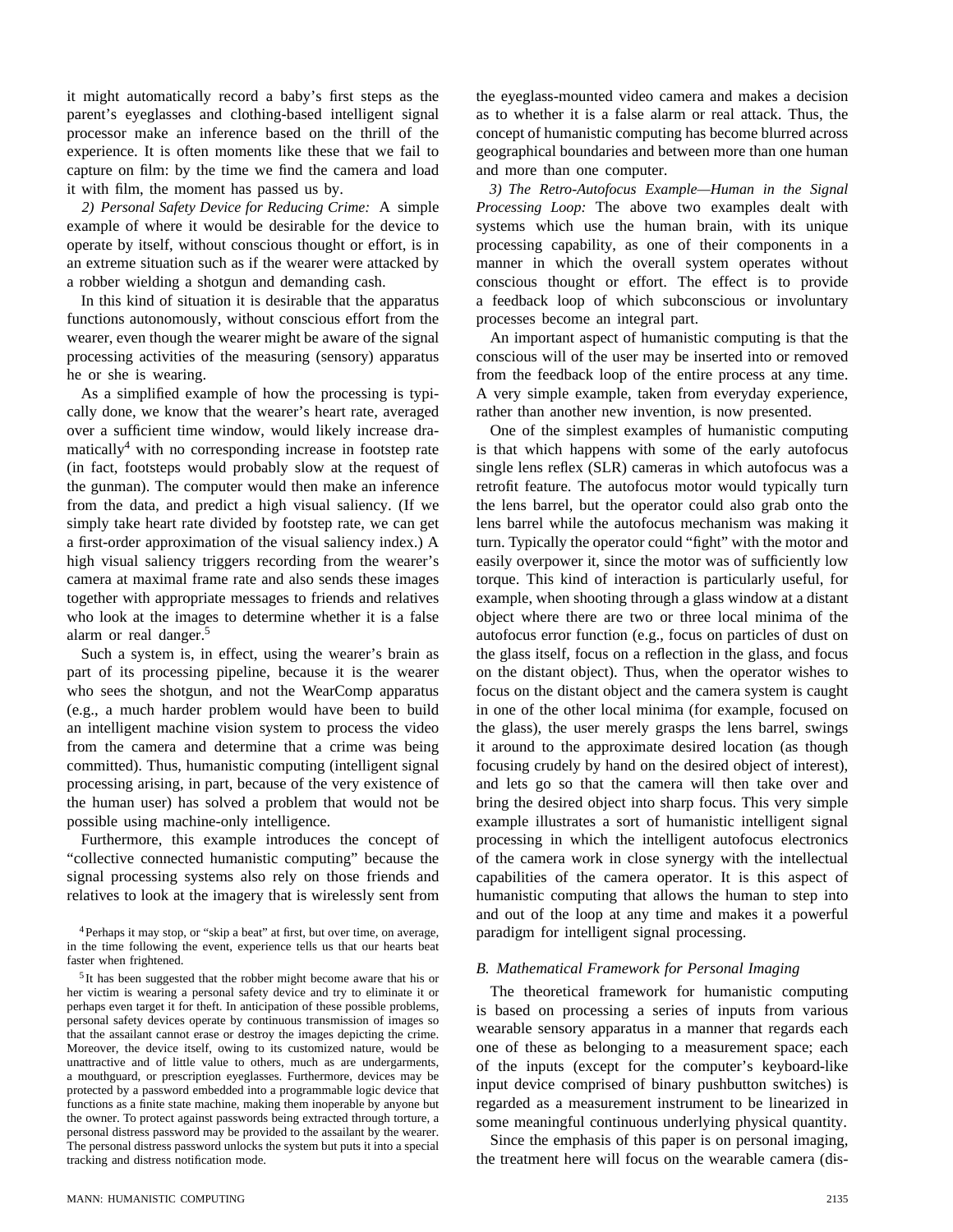cussed here in Section V) and the wearable radar (discussed later in Section VI). The other measurement instruments are important, but their role is primarily to facilitate harnessing and amplification of the human intellect for purposes of processing data from the imaging apparatus.

The theoretical framework for processing video is based on regarding the camera as an array of light-measuring instruments capable of measuring how the scene or objects in view of the camera respond to light.<sup>6</sup> This framework has two important special cases, the first of which is based on a quantifiable self-calibration procedure and the second of which is based on algebraic projective geometry as a means of combining information from images related to one another by a projective coordinate transformation.

These two special cases of the theory are now presented in Sections V-B1 and V-B2 respectively, and both are brought together in Section V-B3. The theory is applicable to standard photographic or video cameras, as well as to the wearable camera and personal imaging system.

*1) Quantigraphic Imaging and the Wyckoff Principle:* It should be noted that the goal of quantigraphic imaging, to regard the camera as an array of light-measuring instruments, is quite different from the goals of other related research [29] in which there is an attempt to separate the reflectance of objects from their illumination. Indeed, while Stockham's effort was focused on separately processing the effects due to reflectance and scene illumination [29], quantigraphic imaging takes a camera-centric viewpoint, and it does not attempt to model the cause of the light entering the camera but merely determines, to within a single unknown scalar constant, the quantity of light entering the camera from each direction in space. Quantigraphic imaging measures neither radiometric irradiance nor photometric illuminance (since the camera will not necessarily have the same spectral response as the human eye, or, in particular, that of the photopic spectral luminous efficiency function as determined by the Commission Internationale de l'Eclairage ´ (CIE) and standardized in 1924). Instead, quantigraphic imaging measures the quantity of light integrated over the particular spectral response of the camera system in units that are quantifiable (e.g., linearized) in much the same way that a photographic light meter measures in quantifiable (linear or logarithmic) units. However, just as the photographic light meter imparts to the measurement its own spectral response (e.g., a light meter using a selenium cell will impart the spectral response of selenium cells to the measurement) quantigraphic imaging accepts that there will be a particular spectral response of the camera which will define the quantigraphic unit of measure.

A field of research closely related to Stockham's approach is that of colorimetry, in the context of the so-called color constancy problem [30], [31] in which there is an attempt made to determine the true color of an object irrespective of the color of the illuminant. Thus, solving the color constancy problem, for example, might amount to being able to recognize the color of an object and ignore the orange color cast of indoor tungsten lamps, or ignore the relatively bluish cast arising from viewing the same object under the illumination of the sky outdoors. Quantigraphic imaging, on the other hand, makes no such attempt, and it provides a true measure of the light arriving at the camera without any attempt to determine whether color effects are owing to the natural color of an object or the color of the illumination.

Quantigraphic imaging, however, may be an important first step to solving the color constancy problem—once we know how much light is arriving from each direction in space in each of the spectral bands of the sensor, and we have a measure of these quantities that is linearized, we can then apply to these quantigraphic images any of the traditional mathematical image processing frameworks such as those of Stockham [29], Venetsanopoulos [32], or those from color theory. Quantigraphic imaging may also be a first step to other uses of the image data, whether they be for machine vision or simply for the production of a visually pleasing picture.

The special case of quantigraphic imaging presented here in Section V-B1 pertains to a fixed camera (e.g., as one would encounter in mounting the camera on a tripod). Clearly this is not directly applicable to the wearable camera system, except perhaps in the case of images acquired in very rapid succession. However, this theory, when combined with the Video Orbits theory of Section V.B-2, is found to be useful in the context of the personal imaging system, as will be described in Section V-B3.

Fully automatic methods of seamlessly combining differently exposed pictures to extend dynamic range have been proposed [33], [34] and are summarized here.

Most everyday scenes have a far greater dynamic range than can be recorded on a photographic film or electronic imaging apparatus (whether it be a digital still camera, consumer video camera, or eyeglass-based personal imaging apparatus as described in this paper). However, a set of pictures that are identical except for their exposure, collectively show us much more dynamic range than any single picture from that set and also allow the camera's response function to be estimated within a single constant scalar unknown.

A set of functions

$$
E_n(\mathbf{x}) = f(k_n q(\mathbf{x}))\tag{1}
$$

where  $k_n$  are scalar constants, is known as a Wyckoff set [35], [19], and describes a set of images  $E_n$  when  $\mathbf{x} = (x, y)$  is the spatial coordinate of a piece of film or the continuous spatial coordinates of the focal plane of an electronic imaging array,  $q$  is the quantity of light falling on the sensor array, and  $f$  is the unknown nonlinearity of the camera's response function (assumed to be invariant to  $\mathbf{x} \in \mathbb{R}^2$ ).

Because of the effects of noise (quantization noise, sensor noise, etc.), in practical imaging situations, the dark (often underexposed) pictures show us highlight details of the scene that might have been overcome by noise (e.g., washed out) had the picture been properly exposed. Similarly, the

<sup>&</sup>lt;sup>6</sup>This "lightspace" theory was first written about in detail in 1992 [28].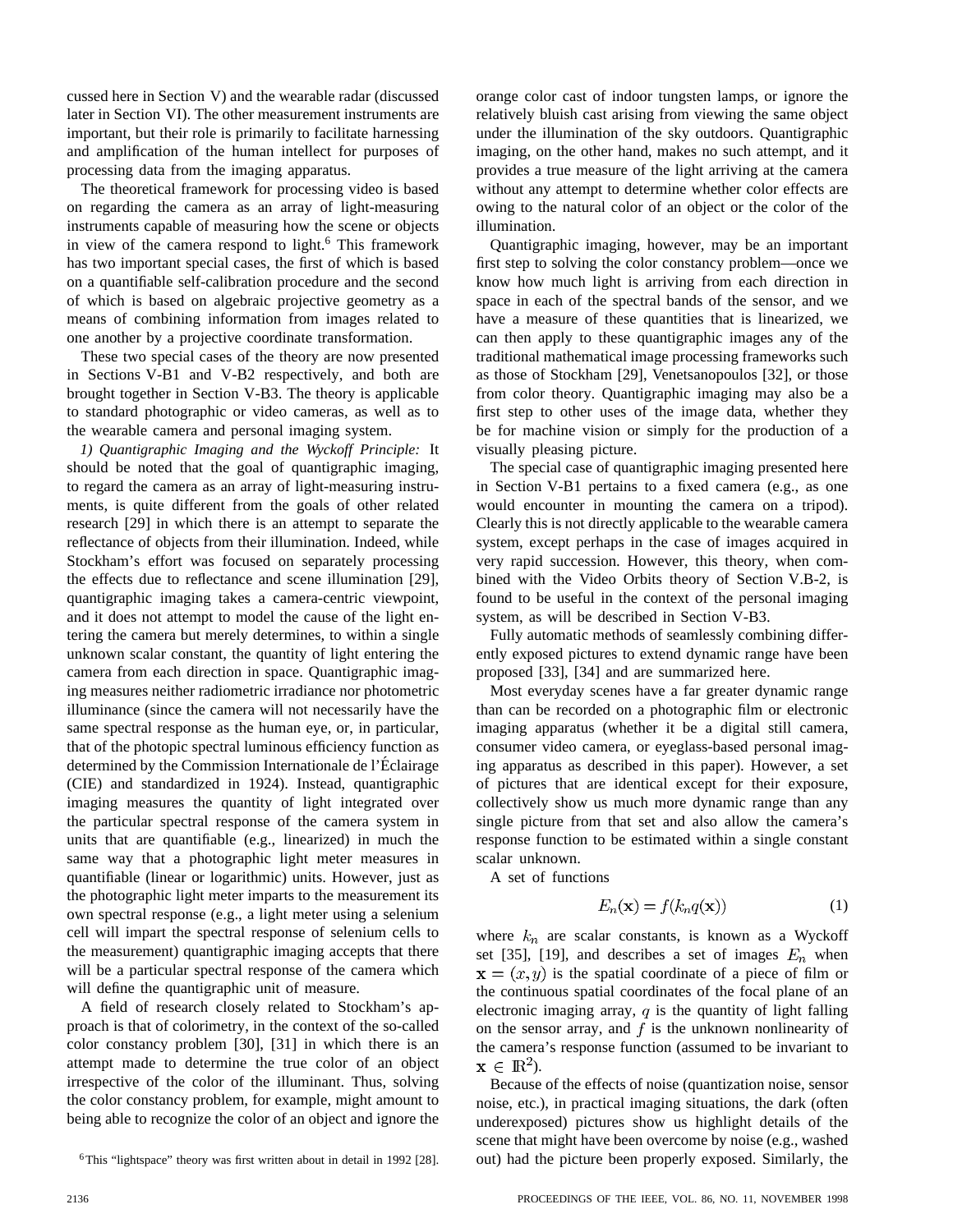light pictures show us some shadow detail that might not have appeared above the noise threshold had the picture been properly exposed.

A means of simultaneously estimating  $f$  and  $k_n$ , given a Wyckoff set  $E_n$ , has been proposed [33], [35], [19]. A brief outline of this method follows. For simplicity of illustration (without loss of generality), suppose that the Wyckoff set contains two pictures,  $E_1 = f(q)$  and  $E_2 = f(kq)$ , differing only in exposure (e.g., where the second image received  $k$  times as much light as the first). Photographic film is traditionally characterized by the so-called "D  $logE$ " (density versus log exposure) characteristic curve [36], [37]. Similarly, in the case of electronic imaging, we may also use logarithmic exposure units  $Q = \log(q)$  so that one image will be  $K = \log(k)$  units darker than the other

$$
\log\left(f^{-1}(E_1)\right) = Q = \log\left(f^{-1}(E_2)\right) - K.\tag{2}
$$

The existence of an inverse for  $f$  follows from the semimonotonicity assumption [35], [19]. (We expect any reasonable camera to provide a semimonotonic relation between quantity of light received,  $q$ , and the pixel value reported.) Since the logarithm function is also monotonic, the problem is reduced to that of estimating the semimonotonic function  $F() = \log(f^{-1}())$  and the scalar constant K given two pictures  $E_1$  and  $E_2$ 

$$
F(E_2) = F(E_1) + K.
$$
 (3)

Thus

$$
E_2 = F^{-1}(F(E_1) + K)
$$
 (4)

provides a recipe for "registering" (appropriately lightening or darkening) the second image to match the first. This registration procedure differs from the image registration procedure commonly used in image resolution enhancement (to be described in Section V-B2) because it operates on the range (tonal range) of the image  $E(\mathbf{x})$  as opposed to its domain (spatial coordinates)  $\mathbf{x} = (x, y)$ . (In Section V-B3, registration in both domain and range will be addressed.)

Once  $f$  is determined, each picture becomes a different estimate of the same true quantity of light falling on each pixel of the image sensor

$$
\hat{q}_n = \frac{1}{k_n} f^{-1}(E_n).
$$
 (5)

Thus one may regard each of these measurements (pixels) as a light meter (sensor element) that has some nonlinearity followed by a quantization to a measurement having typically 8-bit precision.

It should be emphasized that most image processing algorithms incorrectly assume that the camera response function is linear (e.g., almost all current image processing, such as blurring, sharpening, unsharp masking, etc., operates linearly on the image) while in fact it is seldom linear. Even Stockham's homomorphic filtering [29], which advocates taking the log, applying linear filtering, and then taking the antilog, fails to capture the correct nonlinearity [19], [35] as it ignores the true nonlinearity of the sensor

array. It has recently been shown [35], [19] that in the absence of any knowledge of the camera's nonlinearity an approximate one-parameter parametric model of the camera's nonlinear response is far better than assuming it is linear or logarithmic. Of course, finding the true response function of the camera allows one to do even better, as one may then apply linear signal processing methodology to the original light falling on the image sensor.

*2) Video Orbits:* A useful assumption in the domain of "personal imaging" is that of zero parallax, whether this be for obtaining a first-order estimate of the yaw, pitch, and roll of the wearer's head [20], or making an important first step in the more difficult problem of estimating depth and structure from a scene.<sup>7</sup> Thus, in this section, the assumption is that most of the image motion arises from that of generating an environment map, zero-parallax is assumed.

The problem of assembling multiple pictures of the same scene into a single image commonly arises in mapmaking (with the use of aerial photography) and photogrammetry [44], where zero-parallax is also generally assumed. Many of these methods require human interaction (e.g., selection of features), and it is desired to have a fully automated system that can assemble images from the eyeglass-based camera. Fully automatic featureless methods of combining multiple pictures have been previously proposed [45], [46], but with an emphasis on subpixel image shifts; the underlying assumptions and models (affine and pure translation, respectively) were not capable of accurately describing more macroscopic image motion. A characteristic of video captured from a head-mounted camera is that it tends to have a great deal more macroscopic image motion and a great deal more perspective "cross-chirping" between adjacent frames of video, while the assumptions of static scene content and minimal parallax are still somewhat valid. This assumption arises for the following reasons.

- 1) Unlike the heavy hand-held cameras of the past, the personal imaging apparatus is very lightweight.
- 2) Unlike the hand-held camera which extends outward from the body, the personal imaging apparatus is mounted close to the face. This results in a much lower moment of inertia so that the head can be rotated quickly. Although the center of projection of the wearable camera is not located at the center of rotation of the neck, it is much closer than with a hand-held camera.

It was found that the typical video generated from the personal imaging apparatus was characterized by rapid sweeps or pans (rapid turning of the head), which tended to happen over much shorter time intervals and therefore dominated over second-order effects such as parallax and scene motion [19]. The proposed method also provides an indication of its own failure, and this can be used as a feature rather than a "bug" (e.g., so that the WearComp system is aware of scene motion, scene changes, etc., by

 $7$ First modeling the motion as a projective coordinate transformation, and then estimating the residual epipolar structure or the like [38]–[43].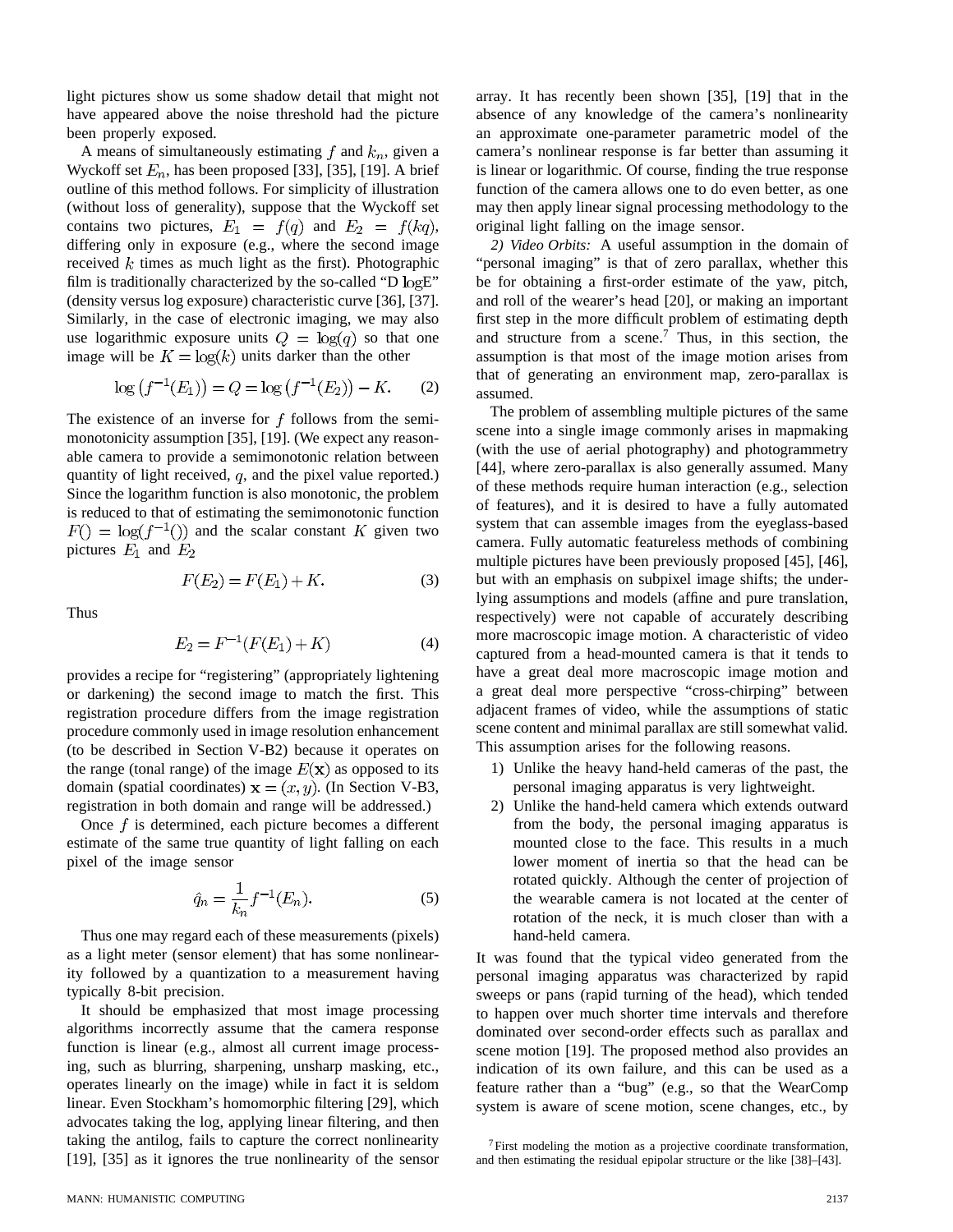virtue of its ability to note when the algorithm fails). Thus the projective group of coordinate transformations captures the essence of video from the WearComp apparatus.<sup>8</sup>

Accordingly, two featureless methods of estimating the parameters of a projective group of coordinate transformations were first proposed in [33] and in more detail in [35], one direct and one based on optimization (minimization of an objective function). Both of these methods are multiscale (e.g., use a coarse to fine pyramid scheme), and both repeat the parameter estimation at each level (to compute the residual errors). Although one might be tempted to call both iterative, it is preferable to refer to the direct method as repetitive to emphasize that it does not require a nonlinear optimization procedure such as Levenberg–Marquardt [48], [49] or the like. Instead, it uses repetition with the correct law of composition on the projective group, going from one pyramid level to the next by application of the group's law of composition. A method similar to the author's optimization method was later proposed in [35] and [50]. The author's direct method has also been subsequently described in more detail [51].

The author's direct featureless method for estimating the eight scalar parameters $9$  of an exact projective (homographic) coordinate transformation is now described. In the context of personal imaging, this result is used with multiple images to seamlessly combine images of the same scene or object, resulting in a single image (or new image sequence) of greater resolution or spatial extent.

Many papers have been published on the problems of motion estimation and frame alignment. (For review and comparison, see [52].) In this section, the emphasis is on the importance of using the "exact" eight-parameter projective coordinate transformation [51], particularly in the context of the head-worn miniature camera.

The most common assumption (especially in motion estimation for coding, and optical flow for computer vision) is that the coordinate transformation between frames is translation. Tekalp *et al.* [46] have applied this assumption to high-resolution image reconstruction. Although translation is less simple to implement than other coordinate transformations, it is poor at handling large changes due to camera zoom, rotation, pan, and tilt. Zheng and Chellappa [53] considered the image registration problem using a subset of the affine model—translation, rotation, and scale. Other researchers [45], [54] have assumed affine motion (six parameters) between frames.

The only model that properly captures the "keystoning" and "chirping" effects of projective geometry is the projective coordinate transformation. However, because the parameters of the projective coordinate transformation had traditionally been thought to be mathematically and computationally too difficult to solve, most researchers have used

<sup>9</sup>Published in detail in [51].

the simpler affine model or other approximations to the projective model. The eight-parameter pseudoperspective model [39] does, in fact, capture both the converging lines and the chirping of a projective coordinate transformation, but not the true essence of projective geometry.

Of course, the desired "exact" eight parameters come from the projective group of coordinate transformations, but they have been perceived as being notoriously difficult to estimate. The parameters for this model have been solved by Tsai and Huang [55], but their solution assumed that features had been identified in the two frames, along with their correspondences. The main contribution of the result summarized in this section is a simple featureless means of automatically solving for these eight parameters.

A group is a set upon which there is defined an associative law of composition (closure, associativity) which contains at least one element (identity) who's composition with another element leaves it unchanged, and for which every element of the set has an inverse. A group of operators together with a set of operands form a so-called group operation.<sup>10</sup> In the context of a Lie group of spatial coordinate transformation operators acting on a set of visual images as operands, such a group is also known as a Lie group of transformations [57].

Note that Hoffman's use of the term "transformation" is not synonymous with "homomorphism" [56] as is often the case in group theory, such as when a transformation  $T$ acts on a law of composition between elements  $q, h \in G$ , such that  $T(gh) = T(g)T(h)$ . Instead, what is meant by "transformation," in the context of this paper, is a change in coordinates of a picture (image). Thus, in the context of this paper, transformations act on images, not on elements of the group (which happens to be a group of transformation operators).

As in [57], coordinate transformations are operators selected from a group and the set of images are the operands. This group of operators and set of images form the group action in the sense defined in [56]. When the coordinate transformations form a group, then two such coordinate transformations,  $\mathbf{p}_1$  and  $\mathbf{p}_2$ , acting in succession on an image (e.g.,  $p_1$  by doing a coordinate transformation, followed by a further coordinate transformation corresponding to  $p_2$ , acting on that result) can be replaced by a single coordinate transformation. That single coordinate transformation is given by the law of composition in the group. The orbit of a particular element of the set, under the group operation [56], is the new set formed by applying to it all possible operators from the group.

Thus, the orbit is a collection of pictures formed from one picture through applying all possible projective coordinate transformations to that picture. This set is referred to as the "video orbit" of the picture in question [51]. Equivalently, we may imagine a static scene in which the wearer of the personal imaging system is standing at a single fixed location. He or she generates a family of images in the same

<sup>8</sup>The additional one-time download of a lens distortion map into WearComp's coordinate transformation hardware eliminates its lens distortion, which would otherwise be very large owing to the covert (and therefore small) size of the lens, and in engineering compromises necessary to its design. The Campbell method [47] is used to estimate the lens distortion for this one-time coordinate transformation map.

<sup>&</sup>lt;sup>10</sup>Also known as a group action or G-set [56].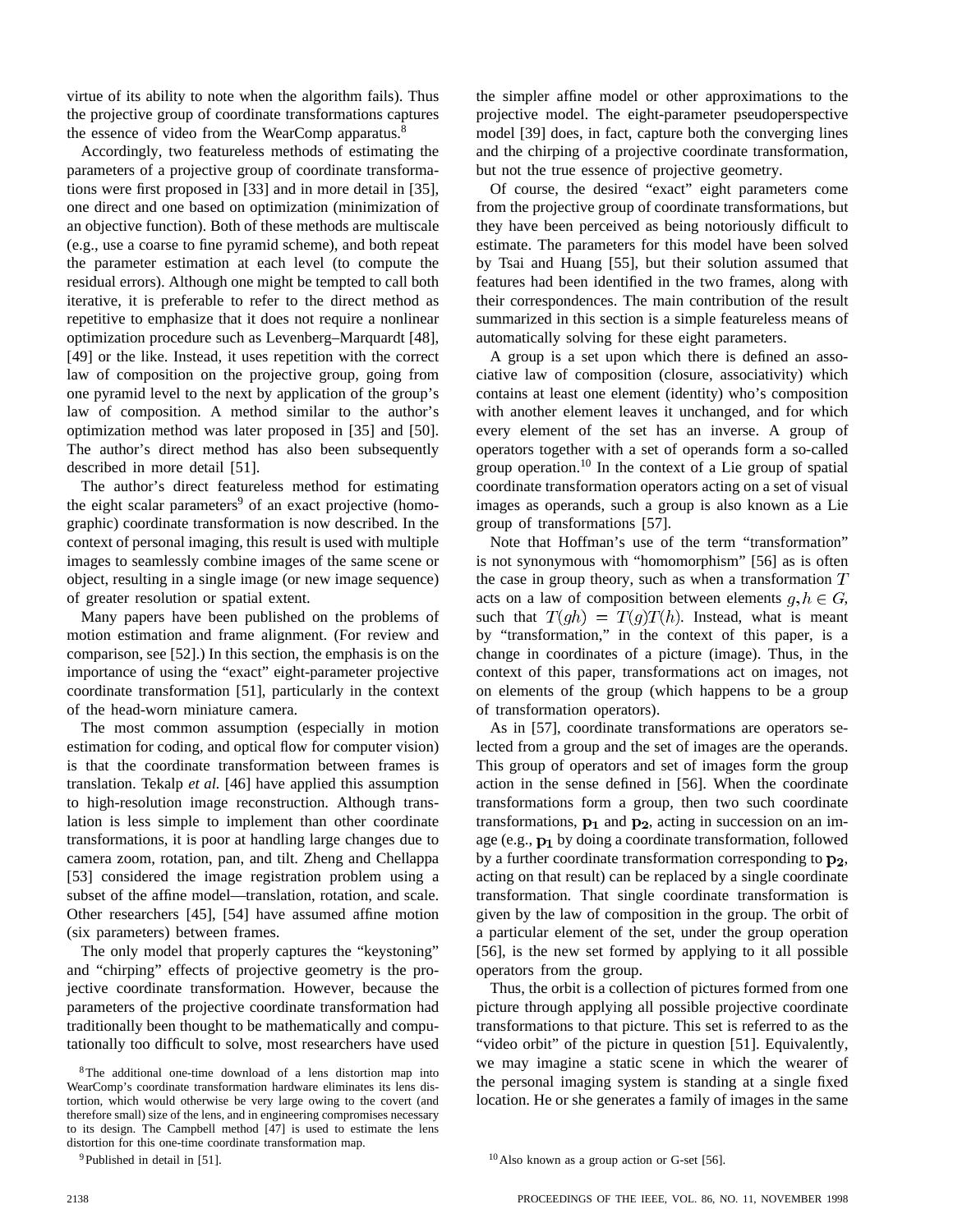orbit of the projective group of transformations by looking around (rotation of the head). $^{11}$ 

The coordinate transformations of interest, in the context of this paper

$$
\mathbf{x}' = \begin{bmatrix} x' \\ y' \end{bmatrix} = \frac{\mathbf{A}[x, y]^T + \mathbf{b}}{\mathbf{c}^T [x, y]^T + d} = \frac{\mathbf{A}\mathbf{x} + \mathbf{b}}{\mathbf{c}^T \mathbf{x} + d}
$$
(6)

define an operator  $P_1$  that acts on the images as follows:

$$
P_{\mathbf{A}_1, \mathbf{b}_1, \mathbf{c}_1, d_1} \circ E(\mathbf{x}) = E(\mathbf{x}') = E\left(\frac{\mathbf{A}_1 \mathbf{x} + \mathbf{b}_1}{\mathbf{c}_1^T \mathbf{x} + d_1}\right) \quad (7)
$$

where the operator  $P_1$  is parameterized by , and  $d_1 \in \mathbb{R}$ .

These operators may be applied to an image in succession, this succession being defined, for example, with such operators,  $P_1$  and  $P_2$ , as

$$
\mathbf{P_2} \circ \mathbf{P_1} \circ E(\mathbf{x}) = \mathbf{P_{A_2, b_2, c_2, d_2}} \circ \mathbf{P_{A_1, b_1, c_1, d_1}} \circ E(\mathbf{x})
$$
\n(8)

$$
\mathbf{P_2} \circ \mathbf{P_1} \circ E(\mathbf{x}) = E\left(\frac{A_2(\frac{\mathbf{A_1} \mathbf{x} + \mathbf{b_1}}{c_1^T \mathbf{x} + d_1}) + b_2}{c_2^T(\frac{\mathbf{A_1} \mathbf{x} + \mathbf{b_1}}{c_1^T \mathbf{x} + d_1}) + d_2}\right) \tag{9}
$$

$$
=E\left(\begin{bmatrix} \mathbf{A_2}, \mathbf{b_2} \\ \mathbf{c}_2^T, d_2 \end{bmatrix} \begin{bmatrix} \mathbf{A_1}, \mathbf{b_1} \\ \mathbf{c}_1^T, d_1 \end{bmatrix} \begin{bmatrix} x \\ y \end{bmatrix}\right) \quad (10)
$$

from which we can see that the operators can be represented as  $2 \times 2$  matrixes, and that the law of composition defined on these operators can be represented by matrix multiplication. Associativity follows from matrix multiplication. The matrix

$$
\begin{bmatrix} \mathbf{I}_2, & \mathbf{0} \\ \mathbf{0}, & 1 \end{bmatrix} \tag{11}
$$

represents the identity operation where  $I_2$  is the identity matrix [1, 0; 0, 1].

The "video orbit" of a given two-dimensional (2-D) frame is defined to be the set of all images that can be produced by applying operators from the 2-D projective group of coordinate transformations (6) to the given image. Hence, the problem may be restated: given a set of images that lie in the same orbit of the group, find for each image pair that operator in the group which takes one image to the other image.

If two frames of the video image sequence, say,  $f_1$  and  $f_2$ , are in the same orbit, then there is a group operation **p** such that the mean-squared error (MSE) between  $f_1$  and  $f_2' = \mathbf{p} \circ f_2$  is zero. In practice, however, the element of the group that takes one image "nearest" the other is found (e.g., there will be a certain amount of error due to violations in the assumptions due to noise such as parallax, interpolation error, edge effects, changes in lighting, depth of focus, etc.).

The brightness constancy constraint equation [59], which gives the flow velocity components, is

$$
\mathbf{u_f^T} \mathbf{E_x} + E_t \approx 0. \tag{12}
$$

As it is well known [59], the optical flow field in 2-D is underconstrained. The model of pure translation at every point has two parameters, but there is only one equation (12) to solve, thus it is common practice to compute the optical flow over some neighborhood, which must be at least two pixels but is generally taken over a small block,  $3 \times 3$ ,  $5 \times 5$ , or sometimes larger (e.g., the entire image, as in the video orbits algorithm described here).

However, rather than estimating the two-parameter translational flow, the task here is to estimate the eight parameter projective flow (6) by minimizing

$$
\varepsilon_{\text{flow}} = \sum \left( \mathbf{u}_{\mathbf{m}}^T \mathbf{E}_{\mathbf{x}} + E_t \right)^2
$$

$$
= \sum \left( \left( \frac{\mathbf{A}\mathbf{x} + \mathbf{b}}{\mathbf{c}^T \mathbf{x} + d} - \mathbf{x} \right)^T \mathbf{E}_{\mathbf{x}} + E_t \right)^2. \quad (13)
$$

Although a sophisticated nonlinear optimization procedure, such as Levenberg–Marquardt, may be applied to solve (13), it has been found that solving a slightly different but much easier problem allows us to estimate the parameters more directly and accurately for a given amount of computation [51]

$$
\varepsilon_w = \sum \Big( \big( \mathbf{A} \mathbf{x} + \mathbf{b} - (\mathbf{c}^T \mathbf{x} + d) \mathbf{x} \big)^T
$$

$$
\cdot \mathbf{E}_\mathbf{x} + (\mathbf{c}^T \mathbf{x} + d) E_t \Big)^2. \tag{14}
$$

(This amounts to weighting the sum differently.)

Differentiating (13) with respect to the free parameters  $A, b, and c, and setting the result to zero gives the following.$ ing linear solution:

$$
\left(\sum \phi \phi^T\right)[a_{11}, a_{12}, b_1, a_{21}, a_{22}, b_2, c_1, c_2]^T
$$

$$
= \sum (\mathbf{x}^T \mathbf{E}_{\mathbf{x}} - E_t)\phi \quad (15)
$$

where .

In practice, this process has been further improved by making an initial estimate using methods such as described in [60], [61], [62], as well as [63].

*3) Dynamic Range and "Dynamic Domain":* The contribution of this section is a simple method of "scanning" out a scene, from a fixed point in space, by panning, tilting, or rotating a camera, whose gain (automatic exposure, electronic level control, automatic iris, automatic gain control (AGC), or the like)<sup>12</sup> is also allowed to change of its own accord (i.e., arbitrarily).

Nyquist showed how a signal can be reconstructed from a sampling of finite resolution in the domain (e.g., space or time), but he assumed infinite dynamic range (e.g., infinite precision or word length per sample). On the other hand, if we have infinite spatial resolution but limited dynamic range (even if we have only 1 bit of image depth), Curtis and Oppenheim [64] showed that we can also obtain perfect reconstruction using an appropriate modulation function.

<sup>&</sup>lt;sup>11</sup>The resulting collection of images may be characterized by fewer parameters through application of the Hartley constraint [58], [35] to an estimate of a projective coordinate transformations.

 $12$  For simplicity, all these methods of automatic exposure control are referred to as AGC in this paper, whether or not they are actually implemented using an AGC circuit or otherwise.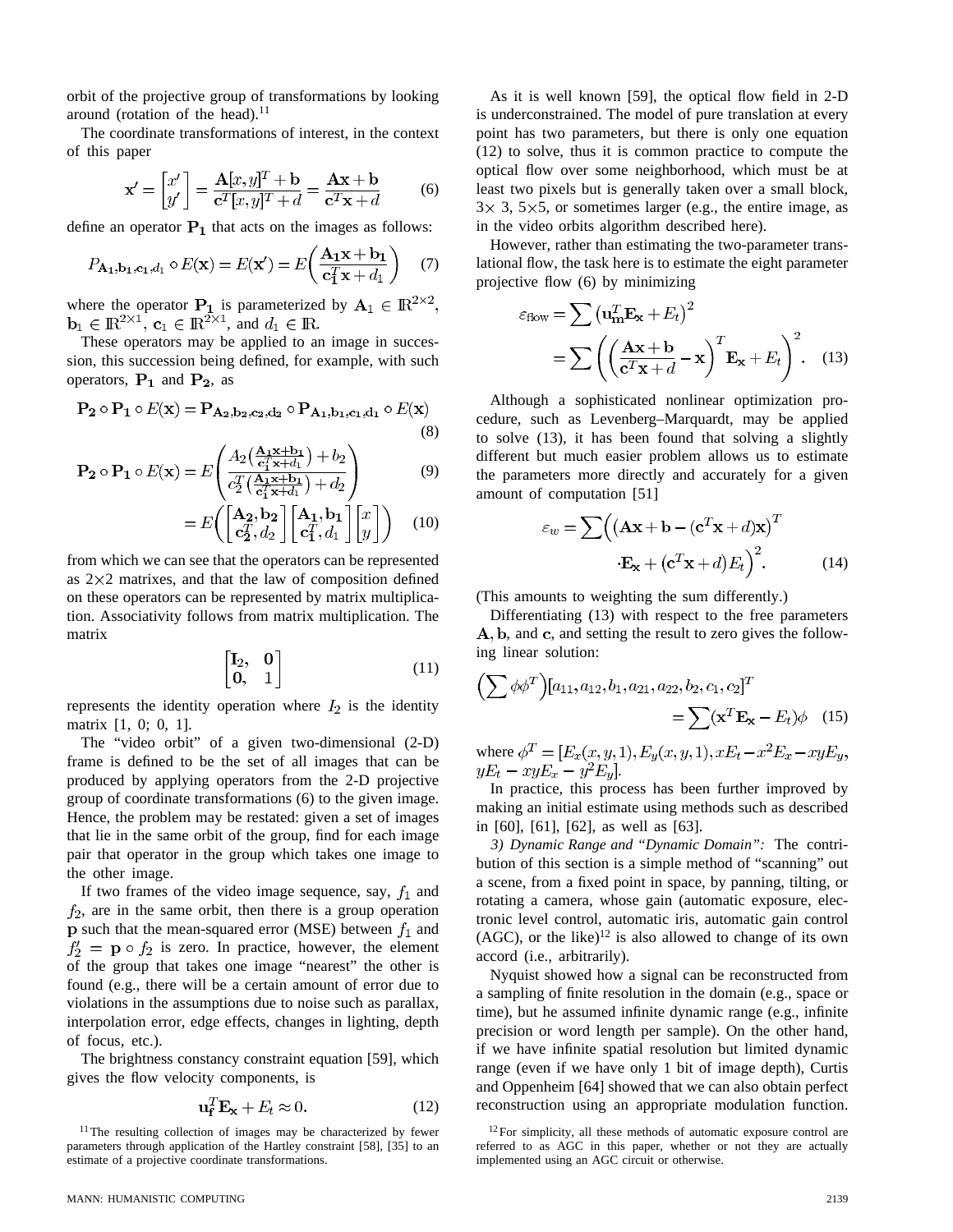In the case of the personal imaging system, we typically begin with images that have very low spatial resolution and very poor dynamic range (video cameras tend to have poor dynamic range, and this poor performance is especially true of the small charge coupled devices (CCD's) that the author uses in constructing unobtrusive lightweight systems). Thus, since we lack both spatial and tonal resolution, we are not at liberty to trade some of one for more of the other. Thus the problem of "spatiotonal" (simultaneous spatial and tonal) resolution enhancement is of particular interest in personal imaging.

In Section V-B1, a new method of allowing a camera to self-calibrate was proposed. This methodology allowed the tonal range to be significantly improved. In Section V-B2, a new method of resolution enhancement was described. This method allowed the spatial range to be significantly enhanced. In this section, a method of enhancing both the tonal range and the spatial domain resolution of images is proposed. It is particularly applicable to processing video from miniature covert eyeglass-mounted cameras because it allows very noisy low-quality video signals to provide not only high-quality images of great spatiotonal definition, but also a rich and accurate photometric measurement space which may be of significant use to intelligent signal processing algorithms. That it provides not only high-quality images but also linearized measurements of the quantity of light arriving at the eyeglasses from each possible direction of gaze follows from a generalization of the photometric measurement process outlined in Section V-B1.

Most notably, this generalization of the method no longer assumes that the camera need be mounted on a tripod, but only that the images fall in the same orbit of a larger group, called the "projectivity  $+$  gain" group of transformations.

Thus, the apparatus can be easily used without conscious thought or effort, which gives rise to new intelligent signal processing capabilities. The method works as follows. As the wearer of the apparatus looks around, the portion of the field of view that controls the gain (usually the central region of the camera's field of view) will be pointed toward different objects in the scene. Suppose, for example, that the wearer is looking at someone so that their face is centered in the frame of the camera,  $f_1$ . Now suppose that the wearer tips his or her head upward so that the camera is pointed at a light bulb up on the ceiling, but that the person's face is still visible at the bottom of the frame,  $f_2$ . Because the light bulb has moved into the center of the frame, the camera's AGC causes the entire image to darken significantly. Thus these two images, which both contain the face of the person to whom the wearer is talking, will be very differently exposed. When registered in the spatial sense (e.g., through the appropriate projective coordinate transformation), they will be identical over the region of overlap, except for exposure, if we assume that the wearer swings his or her head around quickly enough to make any movement in the person he is talking to negligible. While this assumption is not always true, there are certain times that it is true (e.g., when the wearer swings his or her head quickly from left to right and objects in the scene

are moving relatively slowly). Because the algorithm can tell when the assumptions are true (by virtue of the error), during the times it is true it uses the multiple estimates of  $\hat{q}_n$ , the quantity of light received, to construct a high definition environment map.

An example of an image sequence captured with a covert eyeglass-based version of the author's WearComp7 invention and transmitted wirelessly to the Internet appears in Fig. 8.

Clearly, in this application AGC, which has previously been regarded as a serious impediment to machine vision and intelligent image processing, becomes an advantage. By providing a collection of images with differently exposed but overlapping scene content, additional information about the scene, as well as the camera (information that can be used to determine the camera's response function,  $f$ ) is obtained. The ability to have, and even benefit from AGC is especially important for WearCam contributing to the hands-free nature of the apparatus so that one need not make any adjustments when, for example, entering a dimly lit room from a brightly lit exterior.

The group of spatiotonal image transformations of interest is defined in terms of projective coordinate transformations, taken together with the one-parameter group of gain changes (image darkening/lightening) operations

$$
p_{\mathbf{A},\mathbf{b},\mathbf{c},d,k} \circ f(q(x)) = g_k\left(f\left(q\left(\frac{\mathbf{Ax} + \mathbf{b}}{\mathbf{c}^{\mathbf{T}}\mathbf{x} + d}\right)\right)\right)
$$

$$
= f\left(kq\left(\frac{\mathbf{Ax} + \mathbf{b}}{\mathbf{c}^{\mathbf{T}}\mathbf{x} + d}\right)\right) \tag{16}
$$

where  $g_k$  characterizes the gain operation. These coordinate transformations admit a group representation

$$
\begin{bmatrix}\nA & b & 0 \\
c & d & 0 \\
0 & 0 & k\n\end{bmatrix}
$$
\n(17)

giving the law of composition defined by matrix multiplication.

Two successive frames of a video sequence are related through a group-action that is near the identity of the group, thus the Lie algebra of the group provides the structure locally. As in previous work [34], an approximate model which matches the "exact" model in the neighborhood of the identity is used, together with the law of composition in the group (i.e., all of the manipulation and composition of multiple coordinate transformations is based on the algebra of the "exact" model, even though an approximate model is used in the innermost loop of the computation).

To construct a single floating-point image of increased spatial extent and increased dynamic range, first the images are spatiotonally registered (brought not just into register in the traditional "domain motion" sense, but also brought into the same tonal scale through quantigraphic gain adjustment). This form of spatiotonal transformation is illustrated in Fig. 9, where all the images are transformed into the coordinates of the first image of the sequence, and in Fig. 10, where all the images are transformed into the coordinates of the last frame in the image sequence. It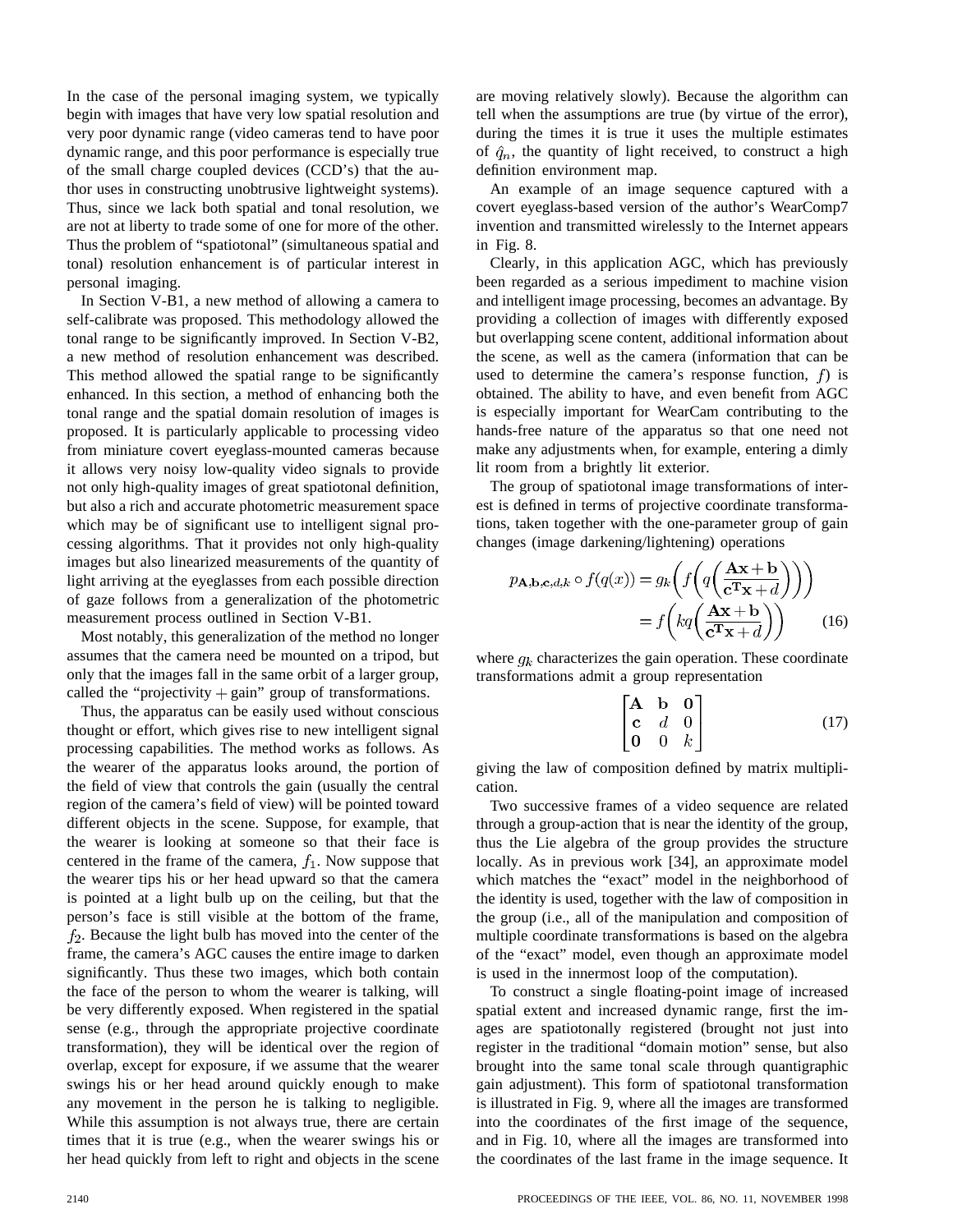



Fig. 8. The "fire-exit" sequence captured using a covert eyeglass-based personal imaging system with AGC. Here, every third frame of the ten-frame image sequence is shown. As the camera pans across to take in more of the open doorway, the image brightens up showing more of the interior, while, at the same time, clipping highlight detail. (a) Frame 0 shows the writing on the white paper taped to the door very clearly, but the interior is completely black. (b) In Frame 3 the paper is obliterated—it is so "washed out" that we can no longer read what is written on it. Although the interior is getting brighter at this point, it is still not discernible in Frame 3—we can see neither what is written on the paper, nor what is at the end of the dark corridor. However, as the author turns his head to the right, pointing the camera into the dark corridor, more and more detail of the interior becomes visible as we proceed through the sequence, revealing the inner depths of the long dark corridor, and showing that the fire exit is blocked by the clutter inside.

should be noted that the final quantigraphic composite can be made in the coordinates of any of the images. The choice of reference frame is arbitrary since the result is a floating point image array (not quantized). Furthermore, the final composite need not even be expressed in the spatiotonal coordinates of any of the incoming images. For example, quantigraphic coordinates (linear in the original light falling on the image array) may be used to provide an array of measurements that linearly represent the quantity of light to within a single unknown scalar constant for the entire array.

Once spatiotonally registered, each pixel of the output image is constructed from a weighted sum of the images whose coordinate-transformed bounding boxes fall within that pixel. The weights in the weighted sum are the socalled "certainty functions," which are found by evaluating the derivative of the corresponding estimated effective characteristic function at the pixel value in question [65].

Although the response function  $f(q)$ , is fixed for a given camera, the "effective response function"  $f(k_i(q))$  depends on the exposure  $k_i$  associated with frame i in the image sequence.

The composite image may be explored interactively on a computer system (Fig. 11). This makes the personal imaging apparatus into a remote camera in which viewers on the World Wide Web experience something similar to a Quick-Time virtual reality (VR) environment map [66], except with some new additional controls allowing them to move around in the environment map both spatially and tonally.

It should be noted that the environment map was generated by a covert wearable apparatus simply by looking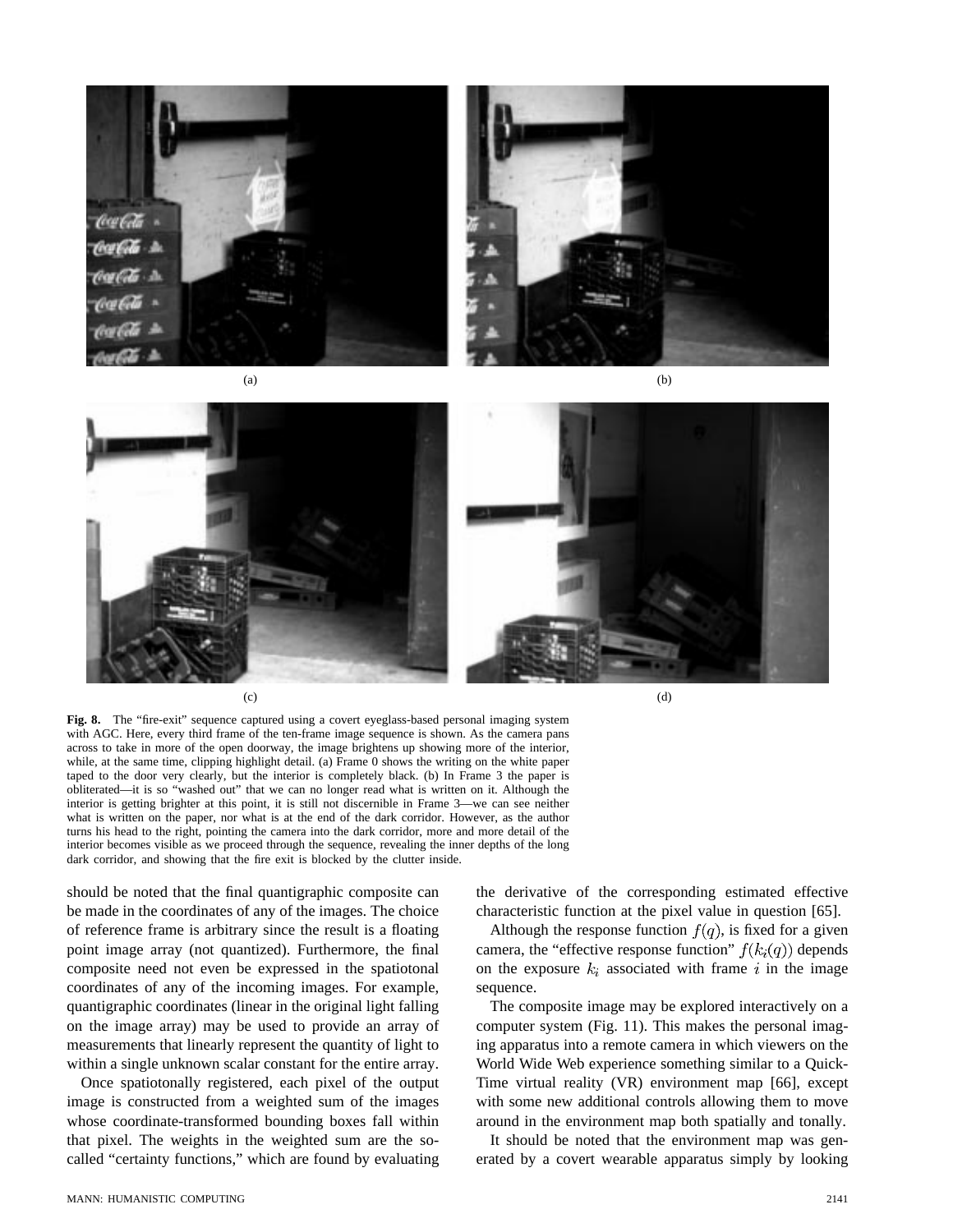![](_page_20_Picture_0.jpeg)

![](_page_20_Picture_2.jpeg)

![](_page_20_Picture_3.jpeg)

 $(c)$  (d)

**Fig. 9.** Images of Fig. 8 expressed in the spatiotonal coordinates of the first image in the sequence: (a) frame 0, (b) frame 3, (c) frame 6, and (d) frame 9. Note both the keystoning and chirping effect of the images toward the end of the sequence, indicating the spatial coordinate transformation, as well as the darkening, indicating the tone scale adjustment, both of which make the images match (a). Prior to quantization for printing in this figure, the images that were most severely darkened [e.g., (b) and (c)] to match (d) contained a tremendous deal of shadow detail owing to the fact that the quantigraphic step sizes are much smaller when compressed into the range of (a).

around, and that no special tripod or the like was needed, nor was there significant conscious thought or effort required. In contrast to this proposed method of building environment maps, consider what must be done to build an environment map using QuickTime VR.

... despite more than twenty years photographic experience, Charbonneau needed to learn new approaches for this type of photography. First, a special tripod rig is required, as the camera must be completely level for all shots. A 35-mm camera with a lens wider than 28 mm is best, and the camera should be set vertically instead of horizontally on the tripod. Exposure is another key element. Blending together later will be difficult unless identical exposure is used for all views [66].

The constraint of the QuickTime VR method and many other methods reported in the literature [50], [41], [43], i.e., that all pictures be taken with identical exposure, is undesirable for the following reasons.

- 1) It requires a more expensive camera as well as a nonstandard way of shooting (most low cost cameras have automatic exposure that cannot be disabled, and even on cameras where the AGC can be disabled, AGC is still used so the methods will seldom work with pre-existing video that was not shot in this special manner).
- 2) Imposing that all pictures be taken with the same exposure means that those images shot in bright areas of the scene will be grossly overexposed, while those shot in dark areas will be grossly underexposed. Normally the AGC would solve this problem and adjust the exposure as the camera pans around the scene, but since it must be shut off, shooting all the pictures at the same exposure will mean that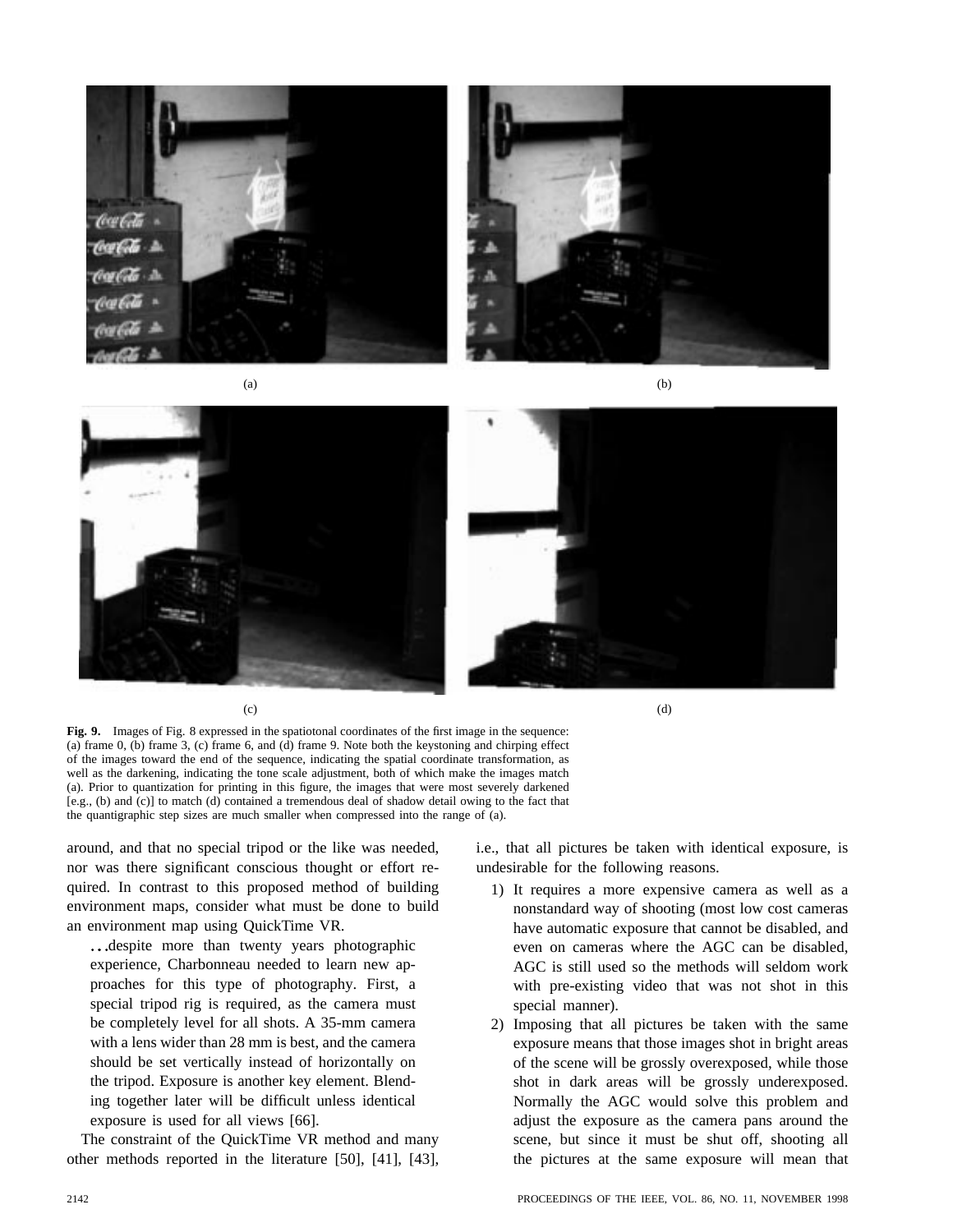![](_page_21_Picture_0.jpeg)

![](_page_21_Picture_1.jpeg)

 $(c)$  (d)

**Fig. 10.** Images of Fig. 8 expressed in the spatiotonal coordinates of the last image in the sequence: (a) frame 0, (b) frame 3, (c) frame 6, and (d) frame 9. Before requantization for printing in this figure, (d) had the highest level of highlight detail owing to is very small quantigraphic quantization step size in the bright areas of the image.

most scenes will not record well. Thus, special studio lighting is often required to carefully ensure that everything in the scene is equally illuminated.

In contrast to the prior art, the proposed method allows natural scenes of extremely high dynamic range to be captured from a covert eyeglass-mounted camera by simply looking around. The natural AGC of the camera ensures that: 1) the camera will adjust itself to correctly expose various areas of the scene, so that no matter how bright or dark (within a very large range) objects in the scene are, they will be properly represented without saturation or cutoff and 2) the natural ebb and flow of the gain, as it tends to fluctuate, will ensure that there is a great deal of overlapping scene content that is differently exposed, and thus the same quantities of light from each direction in space will be measured with a large variety of different quantization steps. In this way, it will not be necessary to deliberately shoot at different apertures in order to obtain the Wyckoff effect.

Once the final image composite, which reports, up to a single unknown scalar, the quantity of light arriving from each direction in space, it may also be reduced back to an ordinary (i.e., nonquantigraphic) picture by evaluating it with the function  $f$ . Furthermore, if desired, prior to evaluating it with  $f$ , a lateral inhibition similar to that of the human visual system may be applied to reduce its dynamic range so that it may be presented on a medium of limited display resolution, such as a printed page (Fig. 12). It should be noted that this quantigraphic filtering process (that of producing 12) would reduce to a variant of homomorphic filtering in the case of a single image  $E(\mathbf{x})$ , in the sense that E would be treated to a global nonlinearity  $f^{-1}$  (to obtain q), then linearly processed (e.g., with unsharp masking or the like), and then the nonlinearity  $f^{-1}$  would be undone by applying f

$$
E_c = f\big(L\big(f^{-1}(E)\big)\big) \tag{18}
$$

where  $E_c$  is the output (or composite) image and  $L$  is the linear filtering operation. Images sharpened in this way tend to have a much richer, more pleasing and natural appearance [19] than those that are sharpened according to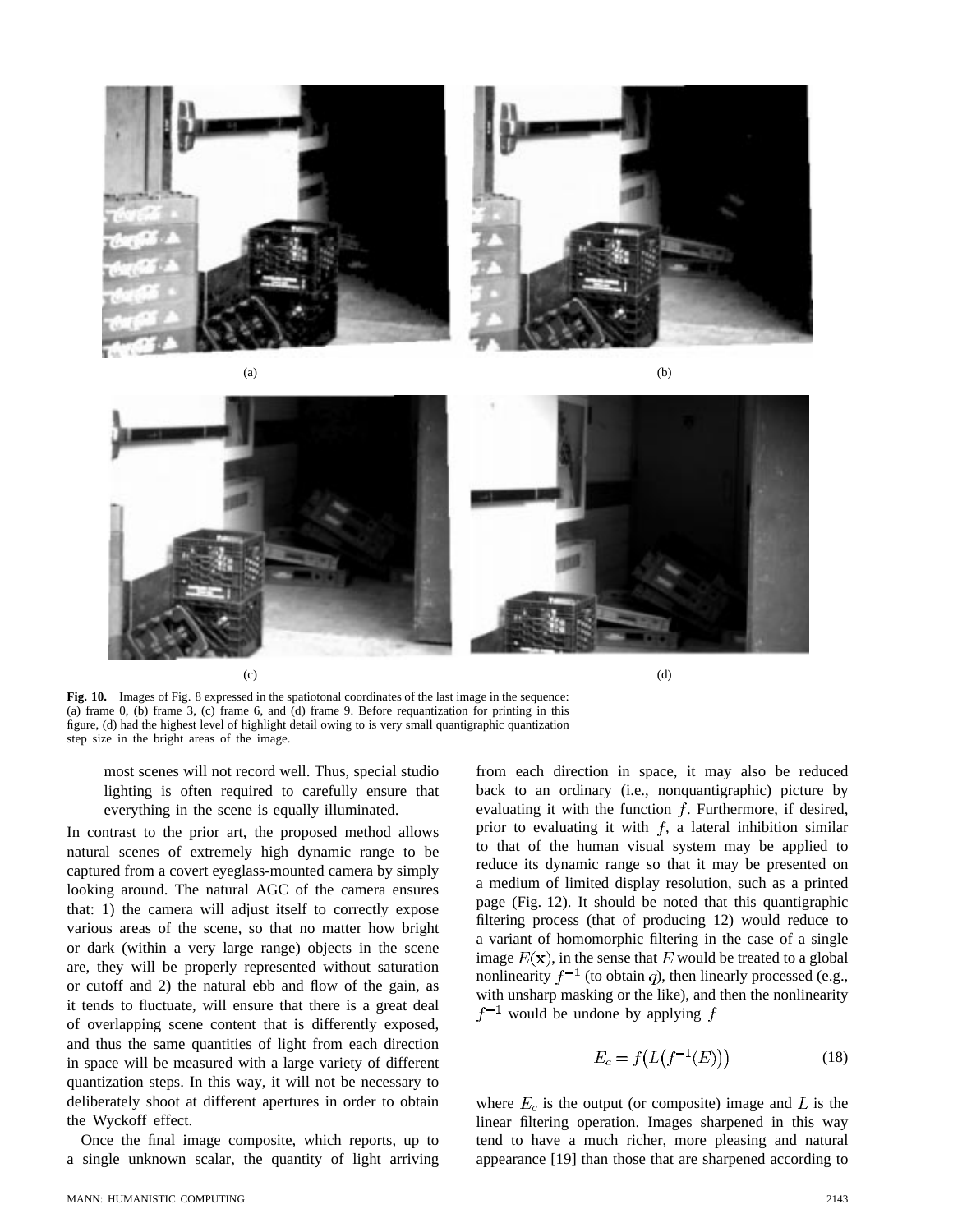![](_page_22_Picture_0.jpeg)

Fig. 11. Virtual camera: floating point projectivity + gain image composite constructed from the fire-exit sequence. The dynamic range of the image is far greater than that of a computer screen or printed page. The quantigraphic information may be interactively viewed on the computer screen, however, not only as an environment map (with pan, tilt, and zoom), but also with control of "exposure" and contrast.

either a linear filter or the variant of homomorphic filtering suggested by Stockham [29].

Perhaps the greatest value of quantigraphic imaging, apart from its ability to capture high-quality pictures that are visually appealing, is its ability to measure the quantity of light arriving from each direction in space. In this way, quantigraphic imaging turns the camera into an array of accurate light meters. Furthermore, the process of making these measurements is activity driven in the sense that areas of interest in the scene will attract the attention of the human operator, so that he or she will spend more time looking at those parts of the scene. In this way, those parts of the scene of greatest interest will be observed with the greatest variety of quantization steps (e.g., with the richest collection of differently quantized measurements) and will therefore, without conscious thought or effort on the part of the wearer, be automatically emphasized in the composite representation. This natural foveation process arises, not because the AI problem has been solved and built into the camera so that it knows what is important, but simply because the camera is using the operator's brain as its guide to visual saliency. Because the camera does not take any conscious thought or effort to operate, it resides on the human host without presenting the host with any burden, yet it benefits greatly from this form of humanistic computing.

*4) Bifoveated WearCam:* The natural foveation, arising from the symbiotic relationship between human and machine (humanistic computing) described in Section V-B3 may be further accentuated by building a camera system that is itself foveated.

Accordingly, the author designed and built a number of WearComp embodiments containing more than one electronic imaging array. One common variant, with a wideangle camera in landscape orientation combined with a telephoto camera in portrait orientation, was found to be particularly useful for humanistic computing: the wide camera provided the overall contextual information from the wearer's perspective, while the other (telephoto) provided close-up details, such as faces.

This "bifoveated" scheme was found to work well within the context of the spatiotonal model described in the previous Section (V-B3).

One realization of the apparatus comprised two cameras concealed in a pair of ordinary eyeglasses and is depicted in Fig. 13. It should be noted that there are precedents for display-only systems, such as Kaiser ElectroOptical's head-mounted display product, but that the use of multiple resolution levels within the current invention is new.

Signal processing with respect to bifoveated cameras is a special consideration. In particular, since the geometry of one camera is fixed (in epoxy or the like) with respect to the other, there exists a fixed coordinate transformation that maps any image captured on the wide camera to one that was captured on the foveal camera at the same time. Thus,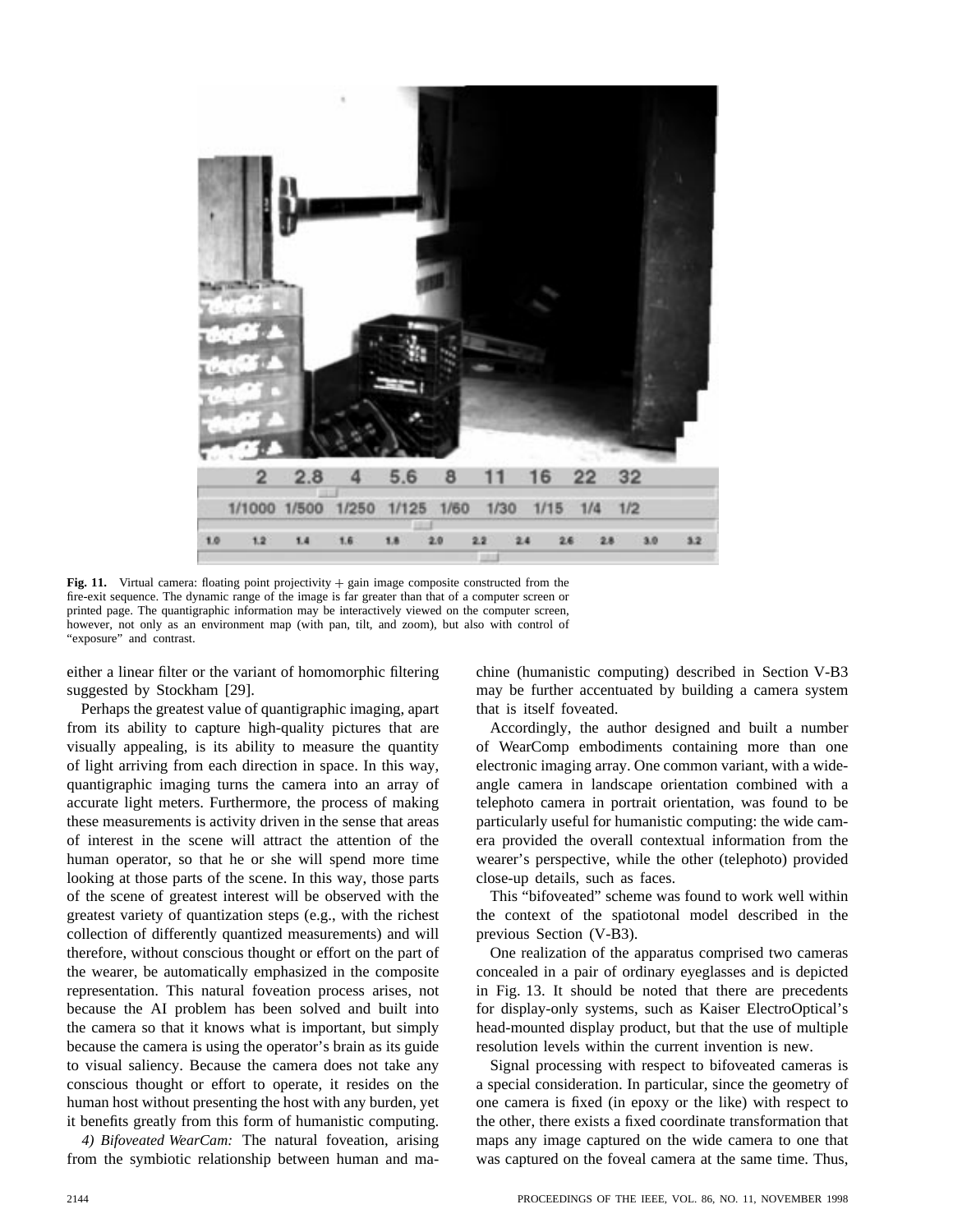![](_page_23_Picture_0.jpeg)

**Fig. 12.** Fixed-point image made by tone-scale adjustments that are only locally monotonic, followed by quantization to 256 greylevels. Note that we can see clearly both the small piece of white paper on the door (and even read what it says—"COFFEE HOUSE CLOSED"), as well as the details of the dark interior. Note that we could not have captured such a nicely exposed image using an on-camera "fill-flash" to reduce scene contrast because the fill-flash would mostly light up the areas near the camera (which happen to be the areas that are already too bright), while hardly affecting objects at the end of the dark corridor which are already too dark. Thus, one would need to set up additional photographic lighting equipment to obtain a picture of this quality. This image demonstrates the advantage of a small lightweight personal imaging system built unobtrusively into a pair of eyeglasses, in that an image of very high quality was captured by simply looking around without entering the corridor. This might be particularly useful if trying to report a violation of fire-safety laws, while at the same time not appearing to be trying to capture an image. The success of the covert, high-definition image capture device suggests possible applications in investigative journalism, or simply to allow ordinary citizens to report violations of fire safety without alerting the perpetrators.

when there is a large jump between images captured on the foveal camera—a jump too large to be considered in the neighborhood of the identity—signal processing algorithms may look to the wide camera for a contextual reference (owing to the greater overlap between images captured on the wide camera), apply the estimation algorithm to the two wide images, and then relate these to the two foveal images. Furthermore, additional signal inputs may be taken from miniature wearable radar systems, inertial guidance or an electronic compass built into the eyeglasses or clothing. These extra signals typically provide ground-truth as well as cross-validation of the estimates reported by the proposed algorithm. The procedure (described in more detail in [20]) is illustrated in Fig. 14.

*5) Lightspace Modeling for Humanistic Computing:* The result of quantigraphic imaging is that, with the appropriate signal processing, WearComp can measure the quantity of light arriving from each angle in space. Furthermore, because it has display capability (usually the camera sensor array and display element are both mounted in the same eyeglass frame), it may also direct rays of light into the eye. Suppose that the display element has a response function  $h$ . The entire apparatus (camera, display, and signal processing circuits) may be used to create an "illusion of transparency" through display of the quantity  $h^{-1}(f^{-1}(E_c)) = h^{-1}(q)$ ,

where  $E_c$  is the image from the camera. In this way, the wearer sees "through" (i.e., by virtue of) the camera, $^{13}$  and would be blind to outside objects in the region over which the apparatus operates if not for the camera.

Now suppose that a filter  $L$  is inserted into the "reality" stream" by virtue of the appropriate signal processing on the incoming images  $E_c$  prior to display on  $h$ 

$$
E_m = h^{-1}(L(f^{-1}(E_c))).
$$
 (19)

In this context,  $L$  is called the "visual filter" [16] and may be more than just a linear spatial filtering operation. As a trivial but illustrative example, consider  $L$  such that it operates spatially to flip the image left–right. This would make the apparatus behave like the left–right reversing glasses that Kohler [67] and Dolezal [68] made from prisms for their psychophysical experiments. [See Fig. 15; mediated reality (MR).] In general, through the appropriate selection of  $L$ , the perception of visual reality may be augmented, deliberately diminished (e.g., to emphasize certain objects by diminishing the perception of all but those objects) or otherwise altered.

<sup>&</sup>lt;sup>13</sup> In some embodiments of WearComp, only a portion of the visual field is mediated in this way. Such an experience is referred to as "partially mediated reality" [16].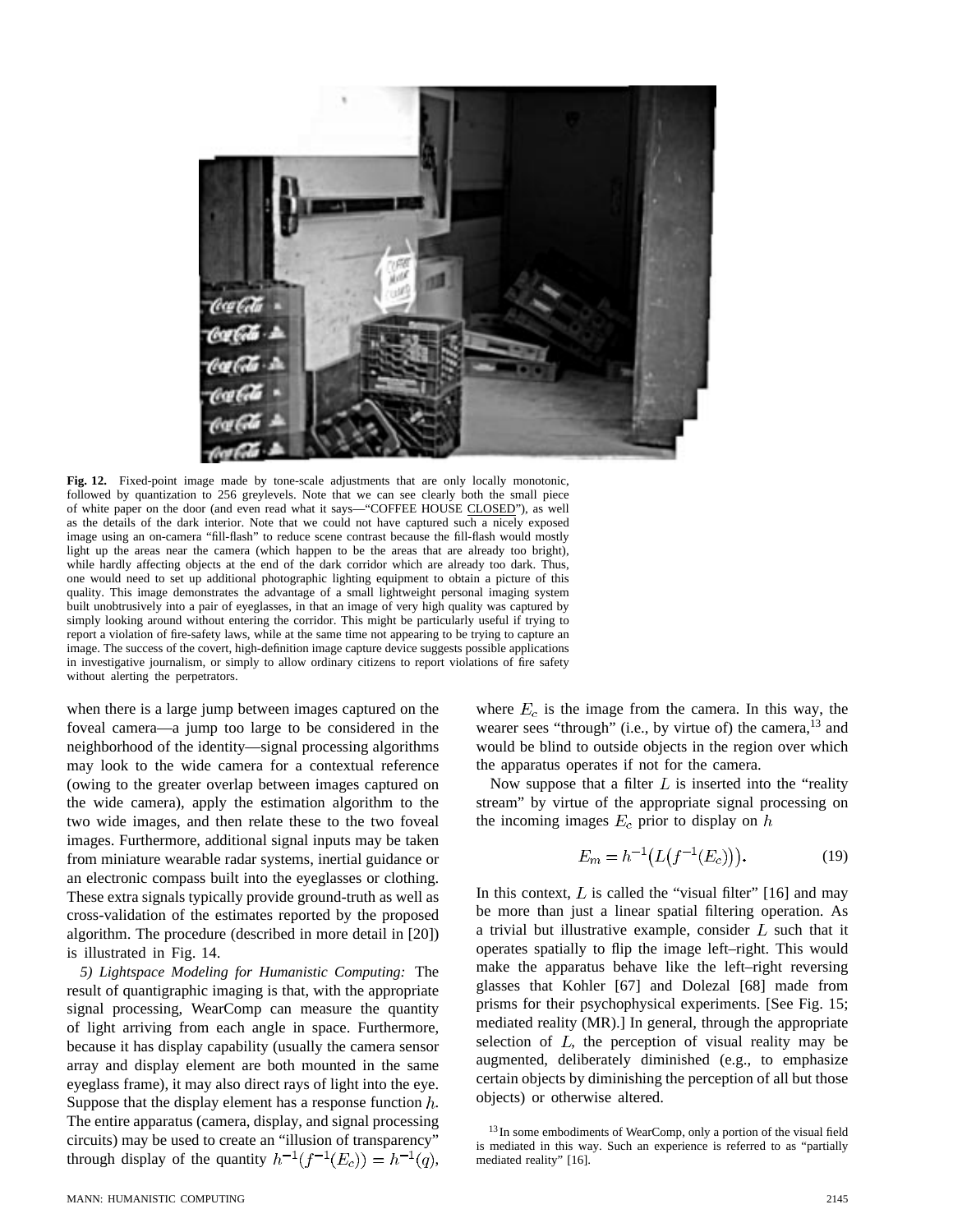![](_page_24_Figure_0.jpeg)

**Fig. 13.** Author's multicamera personal imaging system with two miniature cameras and display built into ordinary eyeglasses. This bifoveated scheme was found to be useful in a host of applications ranging from crime-reduction (personal safety/personal documentary) to situational awareness and shared visual memory.

![](_page_24_Figure_2.jpeg)

**Fig. 14.** Signal processing approach for bifoveated WearCam. Note also that the spatial coordinates are propagated according to the projective group's law of composition while the gain parameters between the wide-camera and foveal-camera are not directly coupled.

One feature of this wearable tetherless computermediated reality system is that the wearer can choose to allow others to alter his or her visual perception of reality over an Internet-connected wireless communications channel. (An example of such a shared environment map appears in Fig. 16.) This map not only allows others to experience our point of view vicariously (e.g., here a spouse can see that the wearer is at the bank, and send a reminder to check on the status of a loan or pay a forgotten bill), but it can also allow the wearer to allow the distant spouse to mediate the perception of reality. Such mediation may range from simple annotation of objects in the "reality stream" to completely altering the perception of reality.

Other examples of computer-mediated reality include lightspace modeling, so that the response of everyday objects to light can be characterized, and thus the objects can be recognized as belonging to the same orbit of the group of transformations described in this paper. This approach facilitated such efforts as a way-finding apparatus that prevented the wearer from getting lost, as well as an implementation of Feiner's Post-It-note metaphor using a wearable tetherless device, so that messages could be left on everyday objects.

## VI. BEYOND VIDEO: SYNTHETIC SYNESTHESIA AND PERSONAL IMAGING

The manner in which WearComp, with its rich multidimensional measurement and signal processing space, facilitates enhanced environmental awareness is perhaps best illustrated by way of the author's effort of the 1980's at building a system to assist the visually challenged. This device, which used radar rather than video as the input modality, is now described.

## *A. Synthetic Synesthesia: Adding New Sensory Capabilities to the Body*

The addition of a new sensory capability for assisting the visually challenged is now described. It has also been found to be of great use to the sighted as well. For example, the author found that increased situational awareness using the system resulted in greater safety in many ordinary day-to-day activities such as riding a bicycle on a busy street.

Mediated reality may include, in addition to video, an audio reality mediator, or more generally, a "perceptual reality mediator." This generalized mediated perception system may include deliberately induced synesthesia.<sup>14</sup> Perhaps the most interesting example of synthetic synesthesia was the addition of a new human sensory capability based on miniature wearable radar systems combined with intelligent signal processing. In particular, the author developed a number of vibrotactile wearable radar systems in the 1980's, of which there were three primary variations.

1) *CorporealEnvelope*: Baseband output from the radar system was envelope-detected to provide a vibrotactile sensation which was proportional to the overall energy of the return.<sup>15</sup> This provided the sensation

<sup>14</sup>Synesthesia [72] is manifest as the crossing of sensory modalities, as, for example, the ability (or as some might call a disability) to taste shapes, see sound, etc.

<sup>&</sup>lt;sup>15</sup> Strictly speaking the actual quantity measured in early systems was that of a single homodyne channel, which only approximated energy. Later, in some systems, energy was measured properly with separate I and Q channels.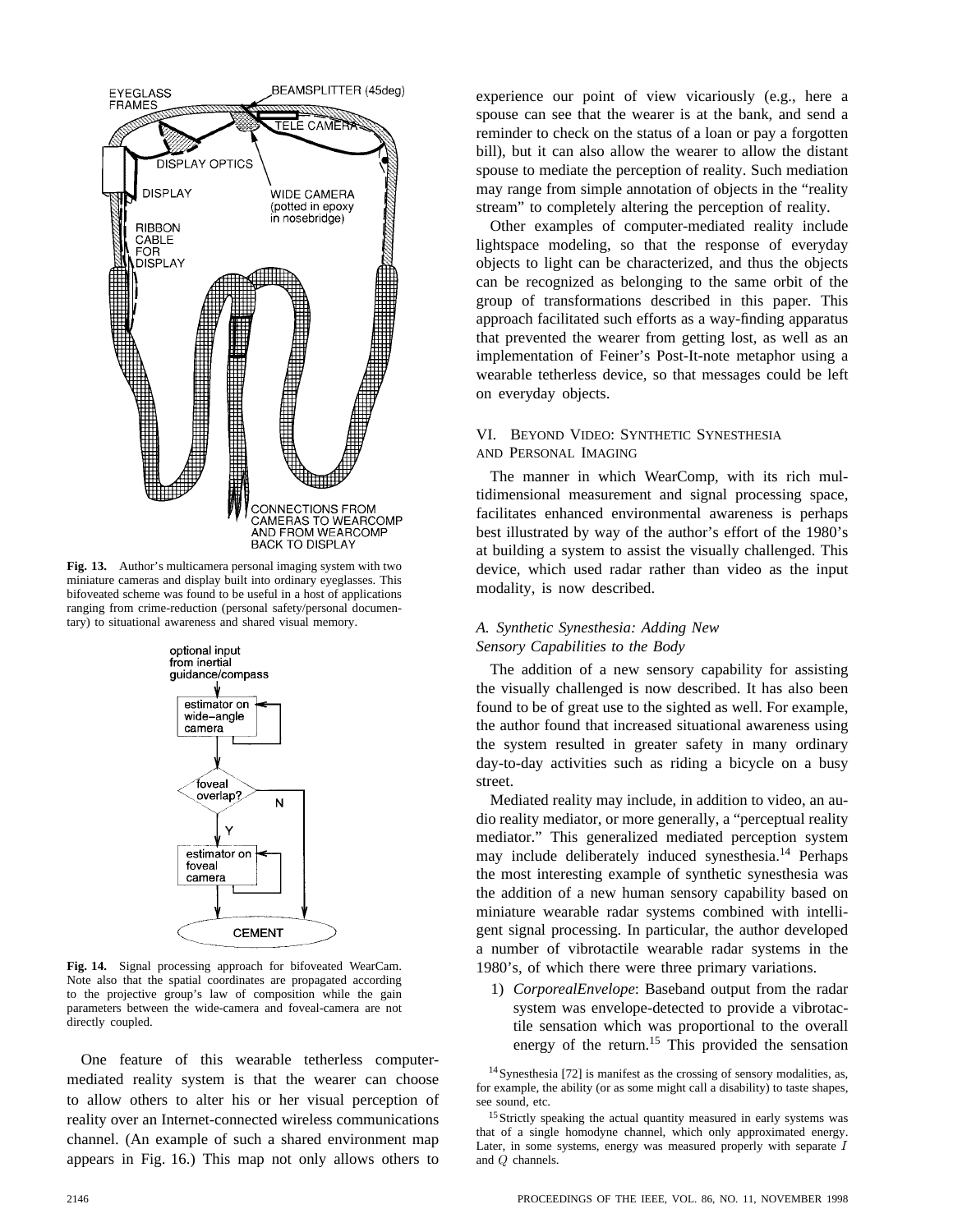![](_page_25_Figure_0.jpeg)

**Fig. 15.** Lightspace modeling. The WearComp apparatus, with the appropriate quantigraphic signal processing, may be thought of as a hypothetical glass that absorbs and quantifies every ray of light that hits it, and it is also capable of generating any desired bundle of rays of light coming out the other side. Such a glass, made into a visor, could produce a VR experience by ignoring all rays of light from the real world and generating rays of light that simulate a virtual world. Rays of light from real (actual) objects are indicated by solid shaded lines; rays of light from the display device itself are indicated by dashed lines. The device could also produce a typical augmented reality (AR) [69], [70] experience by creating the "illusion of transparency" and also by generating rays of light to make computer-generated "overlays." Furthermore, it could "mediate" the visual experience, allowing the perception of reality itself to be altered. In this figure, a simple but illustrative example is shown: objects are left–right reversed before being presented to the viewer.

![](_page_25_Picture_2.jpeg)

**Fig. 16.** Shared environment maps are one obvious application of WearComp. Multiple images transmitted from the author's "Wearable Wireless Webcam" [71] may be seamlessly combined together onto a World Wide Web page so that others can see a first-person-perspective point of view, as if looking out through the eyes of the person wearing the apparatus. However, because the communication is bidirectional, others can also communicate with the wearer by altering the wearer's visual perception of reality. This might, for example, allow one to recognize people one has never met before. Thus, personal imaging allows the individual to go beyond vicarious experience toward a more symbiotic relation to a networked collective humanistic computing environment within a mediated visual reality [16]. © Steve Mann, 1995. (Picture rendered at higher-than-normal screen resolution for use as cover for the journal *Presence*.)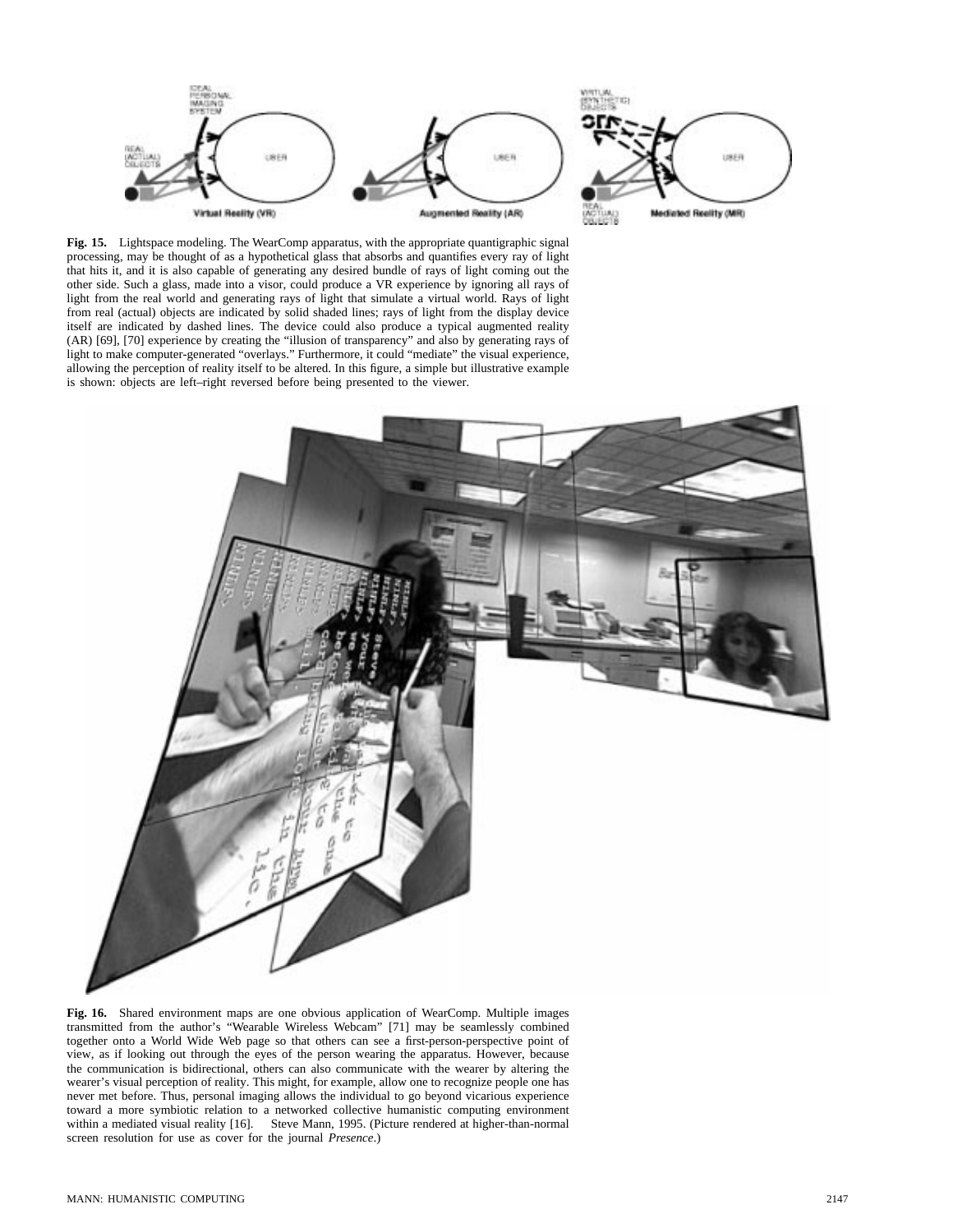of an extended "envelope" around the body in which one could feel objects at a distance. In later (late-1980's) embodiments of CorporealEnvelope, envelope detection was done after splitting the signal into three or four separate frequency bands, each driving a separate vibrotactile device so that each would convey a portion of the Doppler spectrum (e.g., each corresponding to a range of velocities of approach). In another late-1980's embodiment variously colored lamps were attached to the wearer's eyeglasses to provide a visual synesthesia of the radar sense. In one particular embodiment, red, green, and blue lamps were used such that objects moving toward the wearer illuminated the blue lamp, while objects moving away illuminated the red lamp. Objects not moving relative to the wearer, but located near the wearer appeared green. This work was inspired by using the metaphor of the natural Doppler shift colors.

- 2) *VibroTach (Vibrotactile Tachometer)*: The speed of objects moving toward or away from the wearer was conveyed, but not the magnitude of the Doppler return (e.g., it was not possible to distinguish between objects of small radar cross section and those of large radar cross section). This was done by having a Doppler return drive a motor, so that the faster an object moved toward or away from the wearer the faster the motor would spin. The spinning motor could be felt as a vibration having frequency proportional to that of the dominant Doppler return.
- 3) *Electric Feel Sensing*: The entire Doppler signal (not just a single dominant speed or amplitude) was conveyed to the body. Thus, if there were two objects approaching at different speeds, one could discern them separately from a single vibrotactile sensor. Various embodiments of Electric Feel Sensing included direct electrical stimulation of the body, as well as the use of a single broadband vibrotactile device.

One of the problems with this work was the processing, which in the early-1980's embodiments of WearComp was very limited. However, today's wearable computers, far more capable of computing the chirplet transform<sup>16</sup> in real time, suggest a renewed hope for the success of this effort to assist the visually impaired.

*1) Safety First!:* Again, with direct connection to the body, there must of course be extra attention devoted to user safety. For example, direct electrical stimulation of the body has certain risks associated with it, such as nerve damage from excessively strong signals, as well as nerve damage from weaker signals that are not properly conditioned (such as may happen with excessive DC offset). Similarly, vibrotactile devices may also afflict the user with long-term damage, as one might experience with any sensory device in the extreme (just as loud music can cause deafness, and excessively bright head mounted displays can cause blindness, excessive vibrotactile stimulation can cause loss of feeling). While the radar signals themselves tend to be less of a concern, owing to their very low power levels (often below the level of background radiation), there should still be the obvious precautions taken with radar as with any other radio signals (such as the much more powerful transmitters used to establish an Internet connection). The potential problem of radio frequency noise pollution has been addressed through the use of very low-power transmissions from the radar. Because of the homodyne nature of the receiver, a very weak signal may be sent out, since it is known exactly what signal will be expected back. Even in pulsed modes of operation, by virtue of pulse compression, signal levels can often remain below the ambient signal levels. Radar systems operate according to an inverse fourth power law (since what is transmitted falls off as the square of the distance, and what is received back falls off as the square of the distance also). Distances to objects of interest with a personal radar system are typically on the order of only a few meters, in contrast to traditional radar, where distances of interest are many kilometers. Thus, because power output needed is proportional to the fourth exponent of the distance from the objects of interest, power output is very low and thus has not been a hazard.

One must also consider the safety issues of both the effects of synthetic synesthesia, as well as the development of a reliance upon it. Synthetic synesthesia involves a remapping of the human perceptual system, the long-term effects of which should still be studied carefully. Acquired dependence is a concern which might not at first occur to one practicing this art. In many ways, the author discovered that after many years the device began to function as a true extension of the mind and body, as if it were an additional sense. Much like a person who is blind at birth but has his or her sight restored later in life due to medical advancements, there is a strange sense of confusion when a new sense is introduced to the body without the support infrastructure within the brain. After many years of use, one begins to learn the new sense, and internalize the meanings of the new sensory modalities. Together with this remapping of the human perceptual system, and the obvious dangers it might pose (and the question as to whether learning is damage, since learning permanently alters the brain), is the deeper philosophical question as to whether or not acquiring a dependence on a new sensory modality is a good idea.

As a specific example, in the form of a personal anecdote, the author had one time found himself on a long bike trip (180 mile trip along major busy highways) relying greatly on this new sense, when at some point along the trip there was a major thunderstorm which required removal and shutting down of the extra sensory capabilities. In many ways the author felt at great risk, owing to the heavy traffic and the acquired need to have enhanced situational awareness. Removal of a new sensory capability, after an acquired dependency, was much like removal of an existing sense (e.g., like suddenly having to ride a bicycle while blindfolded or wearing ear plugs).

 $16$ The chirplet transform [73] characterizes the acceleration signature of Doppler returns so that objects can be prioritized, e.g., those accelerating faster toward the wearer can be given higher priority, predicting eminent collision, etc.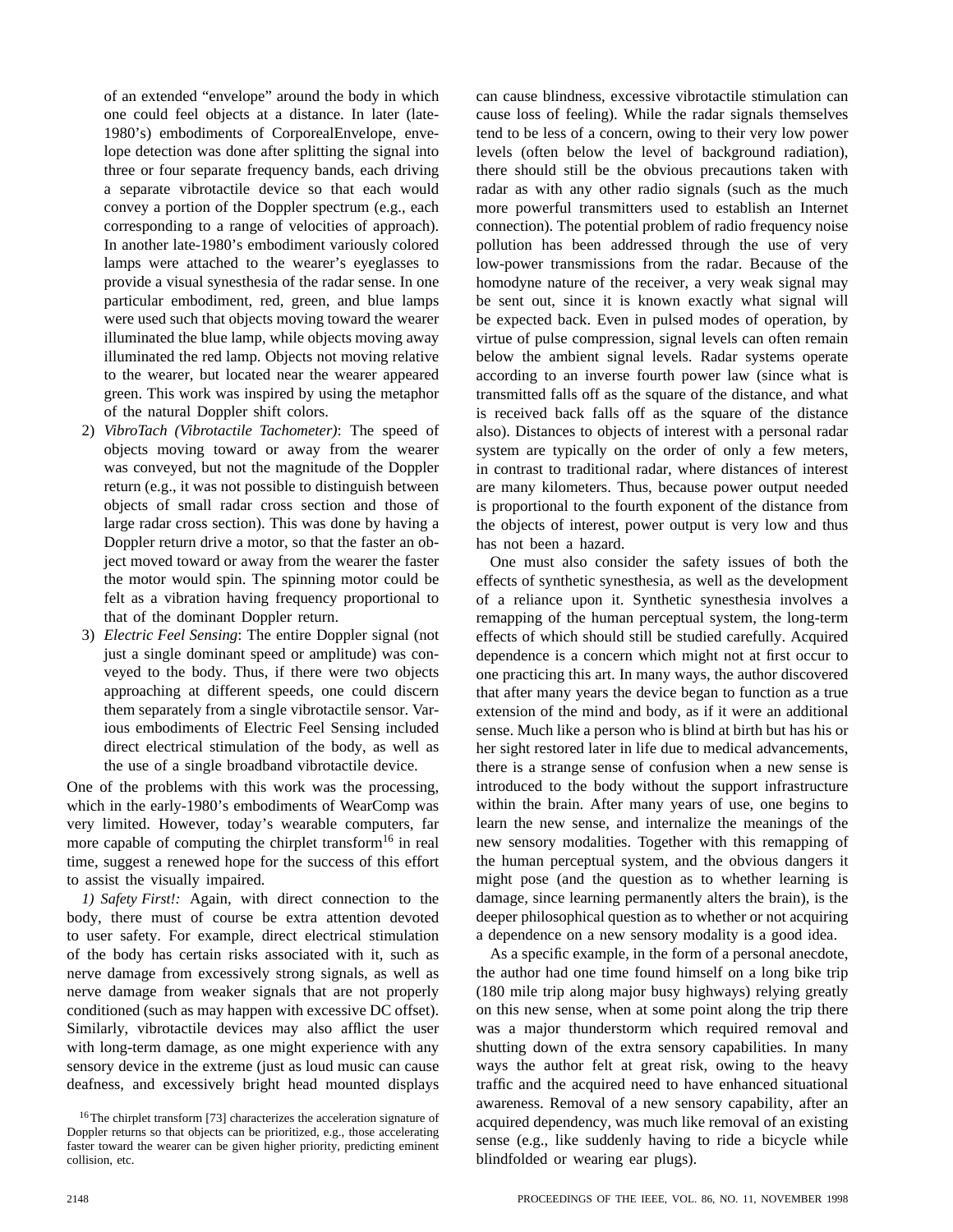Thus an important safety issue as we enhance our intellectual and sensory capabilities will be risks involved should this apparatus ever quit functioning after we have become dependent upon it. Acquired dependency is nothing new, of course. For example, we have acquired a dependency on shoes and clothing, and would doubtless have much greater difficulty surviving naked in the wilderness than might those indigenous to the wilderness, especially those who had not invented shoes or clothing.

Thus, as we build prostheses of the mind and body, we must consider carefully their implications, especially as they pertain to personal safety. This new computational framework will therefore give a whole new meaning to the importance of reliability.

*2) A True Extension of the Mind and Body:* Such simple early prototypes as those discussed already suggest a future in which intelligent signal processing, through the embodiment of humanistic computing, may allow the wearer to experience increased situational awareness. It will then be misleading to think of the wearer and the computer with its associated input/output apparatus as separate entities. Instead it will be preferable to regard the computer as a second brain, and its sensory modalities as additional senses through which synthetic synesthesia are inextricably intertwined with the wearer's own biological sensory apparatus.

## VII. CONCLUSION

A new form of intelligent signal processing, called "humanistic computing" was proposed. It is characterized by processing hardware that is inextricably intertwined with a human being to function as a true extension of the user's mind and body. This hardware is constant (always on, therefore its output is always observable), controllable (i.e., is not merely a monitoring device attached to the user, but rather, it takes its cues from the user), and corporeal in nature (i.e., tetherless and with the point of control in close proximity to the user so as to be perceived as part of the user's body). Furthermore, the apparatus forms a symbiotic relationship with its host (the human), in which the highlevel intelligence arises on account of the existence of the host (human), and the lower-level computational workload comes from the signal processing hardware itself.

The emphasis of this paper was on personal imaging, to which the application of humanistic computing gave rise to a new form of intelligent camera system. This camera system was found to be of great use in both photography and documentary video making. Its success arose from the fact that it: 1) was simpler to use than even the simplest of the so-called "intelligent point and click" cameras of the consumer market (even though many of these embody sophisticated neural network architectures) and 2) afforded the user much greater control than even the most versatile and fully featured of professional cameras.

This application of humanistic computing took an important first step in moving from the "point and click" metaphor toward the "look and think" metaphor—toward making the

A focus of humanistic computing was to put the human intellect into the loop but still maintain facility for fail-safe mechanisms operating in the background. Thus the personal safety device was proposed.

What differentiates humanistic computing from environmental intelligence (ubiquitous computing [74], reactive rooms [75], and the like) is that there is no guarantee environmental intelligence will be present when needed, or that it will be in control of the user. Instead, humanistic computing provides a facility for intelligent signal processing that travels with the user. Furthermore, because of the close physical proximity to the user, the apparatus is privy to a much richer multidimensional information space than that obtainable by environmental intelligence.

Furthermore, unlike an intelligent surveillance camera that people attempt to endow with an ability to recognize suspicious behavior, WearComp takes its task from the user's current activity, e.g., if the user is moving, the apparatus is continually rendering new composite pictures, while if the user is not moving it is no longer taking in new orbits. This activity-based response is based on the premise that the viewpoint changes cause a change in orbit, etc.

The following represents characteristics of systems embodying humanistic computing.

- 1) *Activity driven and attention driven*: Salience is based on the computer's taking information in accordance with human activity. Video orbits are activity driven (i.e., they start when wearer stops at a fixed orbit). In other words the visual salience comes from the human; the computer is doing the processing but taking cue from the wearer's activity. For example, if the wearer is talking to a bank clerk, but takes brief glances at the periphery, the resulting image will reveal the wearer's clerk in high resolution, while the other clerks to the left and right will be quantified at much lesser certainty. Further processing on the image measurements thus reflect this saliency so that the system adapts to the manner in which it is used.
- 2) *Environmentally aware*: Situated awareness arises in the context of both the wearer's environment and his/her own biological quantities which, through the wearer's own mind, body, and perceptual system, also depend on the environment.
- 3) *Inextricably intertwined with the human, i.e., situated*: If the user is aroused the system will take more pictures. In this way, the computation makes a departure from that of traditional artificial intelligence. The processor automatically uses the wearer's sense of salience to help it so that the machine and human are always working in parallel.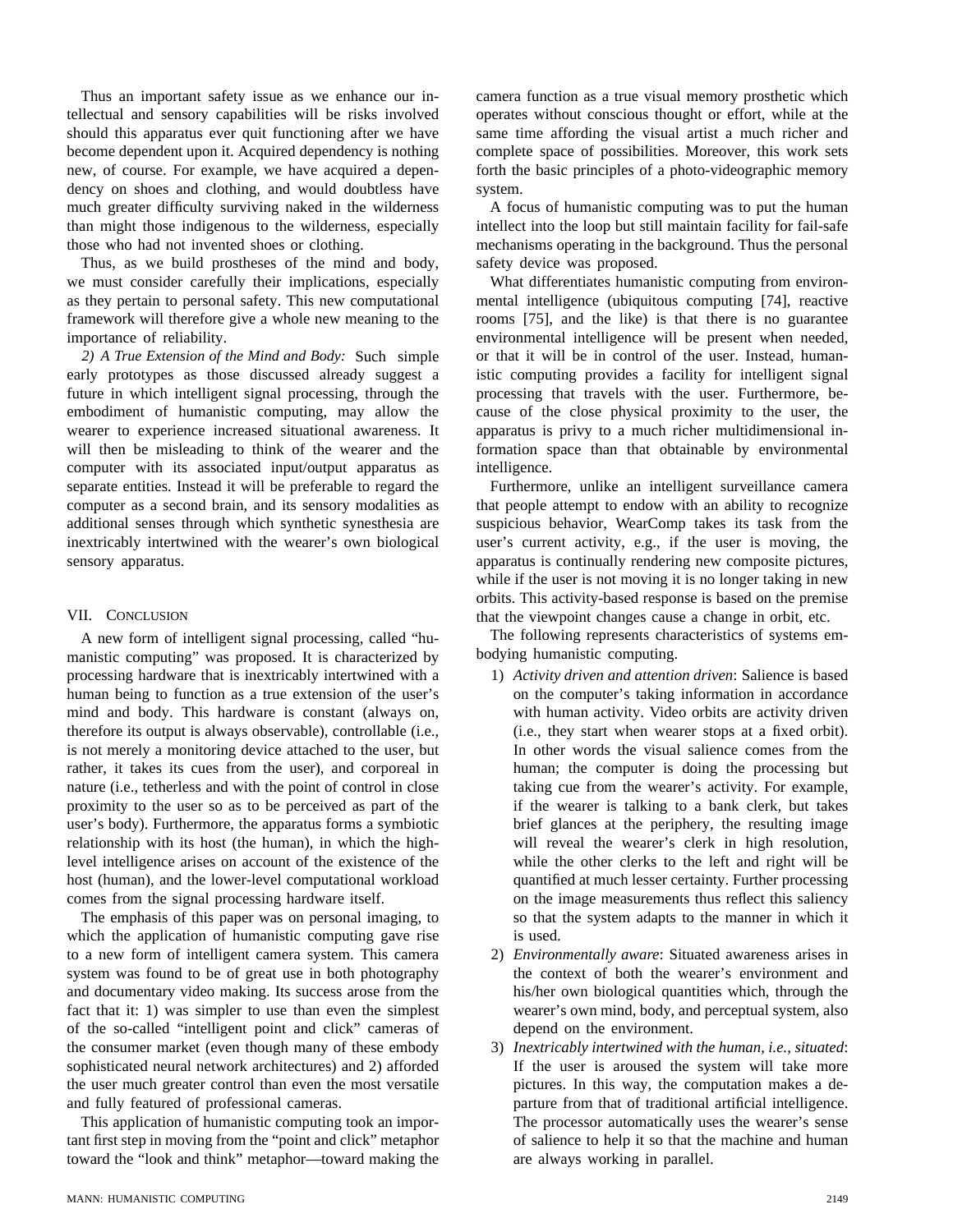#### ACKNOWLEDGMENT

The author wishes to thank S. Haykin, R. Picard, S. Feiner, C. Wyckoff, W. Barfield, S. Zaky, J. Rose, H. Ishii, T. Starner, J. Levine, F. Sparacino, K. Russell, R. Mann, R. Mann, B. Mann, and S. Roberts for much in the way of useful feedback, constructive criticism, etc., as this work has evolved, and Z. Parpia for making some important suggestions for the presentation of this material. Thanks is due also to individuals the author has hired to work on this project, including N. Friedman, C. Cgraczyk, M. Reynolds, etc., who each contributed to this effort.

Dr. Carter volunteered freely of his time to help in the design of the interface to WearComp2 (the author's 6502 based wearable computer system of the early 1980's), and K. Nickerson similarly helped with some of the miniature personal radar units and photographic devices involved with this project throughout the mid-1980's.

Much of the early work on biosensors and wearable computing was done with, or at least inspired by work the author did with Dr. N. Ghista, and later refined with suggestions from Dr. H. DeBruin, both of McMaster University. Dr. M. Wong of McMaster University supervised a course project in which the author chose to design an RF link between two 8085-based WearComp systems which had formed part of the author's "photographer's assistant" project.

Much of the inspiration toward making truly wearable (also comfortable and even fashionable) signal processing systems was through collaboration with J. Eleveld during the early 1980's.

B. Kinney of U.S. Army Natick Research Labs assisted in the design of a tank top, based on a military vest, which the author used for a recent (1996) embodiment of the WearComp apparatus worn underneath ordinary clothing.

Additional thanks to Kodak, Xybernaut Corp., Digital Equipment Corp., ViA, VirtualVision, HP Labs, Compaq, Kopin, Colorlink, Ed Gritz, Miyota, C. Carter, and Thought Technologies Limited for lending or donating additional equipment that made these experiments possible.

#### **REFERENCES**

- [1] W. A. S. Buxton and R. M. Baecker, *Readings in Human-Computer Interaction a Multidisciplinary Approach*. ch. 1, 2, 1987.
- [2] S. Haykin, *Neural Networks: A Comprehensive Foundation*. New York: McMillan, 1994.
- [3] , "Radar vision," presented at *2nd Int. Specialist Seminar Parallel Digital Processors*, Portugal, Apr. 15–19, 1992.
- [4] D. E. Rumelhart and J. L. McMelland, Eds., *Parallel Distributed Processing* Cambridge, MA: MIT, 1986.
- [5] T. Poggio and F. Girosi, "Networks for approximation and learning," *Proc. IEEE*, vol. 78, pp. 1481–1487, Sept. 1990.
- [6] B. Kosko, *Fuzzy Thinking: The New Science of Fuzzy Logic* New York: Hyperion, 1993.
- [7] B. Kosko and S. Isaka, *Fuzzy Logic*, vol. 269. New York: Scientific American, 1993, pp. 76–81.
- [8] P. Laplante and M. Minsky, Eds., "Steps toward artificial intelligence," in *Great Papers on Computer Science*. St. Paul, MN: West 1996.
- [9] D. C. Engelbart, "Augmenting human intellect. A conceptual framework," Stanford Research Institute, Menlo Park, CA, Res. Rep. AFOSR-3223, 1962. [Online]. Available WWW: http://www.histech.rwth-aachen.de/www/quellen/ engelbart./ahi62index.html.
- [10]  $\_\_\_\$ , "A conceptual framework for the augmentation of man's intellect," in *Vistas in Information Handling*, P. D. Howerton and D. C. Weeks, Eds. Washington, DC: Spartan, 1963.
- [11] S. Mann and R. W. Picard, "Method and apparatus for relating and combining multiple images of the same scene or object(s), $\ddot{\cdot}$ U.S. Patent 5706416, Jan. 6, 1998.
- [12] S. Mann, "Wearable computing: A first step toward personal imaging," IEEE Trans. Comput., vol. 30, *IEEE Trans. Comput.*, vol. 30, 1997. [Online]. Available WWW: pp. 25–32, Feb. 1997. [Online]. Available http://hi.eecg.toronto.edu/ieeecomputer/index.html.
- [13] M. Foucault, *Discipline and Punish* (translated from *Surveiller et Punir*). New York: Pantheon, 1977.
- [14] S. M. Kosslyn, *Image and Brain The Resolution of the Imagery Debate* Cambridge, MA: MIT, 1994.
- [15] S. Mann, "'WearStation': With today's technology, it is now possible to build a fully equipped ham radio station, complete with internet connection, into your clothing," *CQ-VHF*, pp. 1–46, Jan. 1997.
- [16]  $\_\_\_\$ , "'Mediated reality'," Media Lab Perceptual Computing Section, MIT, Cambridge, MA, Tech. Rep. 260, 1994. [Online]. Available WWW: http://wearcam.org/ mediatedreality/index.html.
- [17] J. D. Meindl, "Low power microelectronics: Retrospect and prospect," *Proc. IEEE*, vol. 83, pp. 619–635, Apr. 1995.
- [18] S. Mann, "An historical account of the 'WearComp' and 'WearCam' projects developed for 'personal imaging', presented at *IEEE Int. Symp. Wearable Computing*, Cambridge, MA, Oct. 13–14, 1997.
- [19]  $\_\_\$ , "Personal imaging," Ph.D. dissertation, MIT, Cambridge, MA, 1997.
- [20]  $\_\_\_\$ , "Further developments on 'headcam': Joint estimation of camera rotation  $+$  gain group of transformations for wearable bi-foveated cameras," in *Proc. IEEE Int. Conf. Acoustics, Speech Signal Processing*, Munich, Germany, Apr. 1997, vol. 4, pp. 2909–2912.
- [21] E. J. Lind and R. Eisler, "A sensate liner for personnel monitoring application," presented at *IEEE Int. Symp. Wearable Computing*, Oct. 13–14, 1997.
- [22] R. W. Picard and J. Healey, "Affective wearables," in *Proc. 1st Int. Symp. Wearable Computers*, Cambridge, MA, Oct. 1997, pp. 90–97.
- [23] S. Mann, "Smart clothing: The wearable computer and wearcam," *Personal Technol.*, vol. 1, no. 1, pp. 21–27, Mar. 1997.
- [24] R. W. Picard, *Affective Computing*. Cambridge, MA: MIT, 1997.
- [25] D. Norman, *Turn Signals Are the Facial Expressions of Automobiles*. Reading, MA: Addison Wesley, 1992.
- [26] S. Mann, "'Smart clothing': Wearable multimedia and 'personal imaging' to restore the balance between people and their intelligent environments," in *Proc. ACM Multimedia'96*, Boston, MA, Nov. 18–22 1996, pp. 163–164.
- [27] , "Humanistic intelligence," in *Proc. Ars Electronica*, Sept. 8–13, 1997, pp. 217–231, [Online]. Available WWW: http://wearcam.org/ars/; http://www.aec.at/fleshfactor.
- [28]  $\_\_$ , "Lightspace," submitted for publication.
- [29] T. G. Stockham, Jr., "Image processing in the context of a visual model," *Proc. IEEE*, vol. 60, pp. 828–842, July 1972.
- [30] E. H. Land, "The retinex theory of color vision," *Sci. Amer.*, pp. 108–129, 1977.
- [31] D. Forsyth, "A novel algorithm for color constancy," *Int. J. Comput. Vision*, vol. 5, no. 1, pp. 5–36, Aug. 1990.
- [32] A. N. Venetsanopoulos, "Nonlinear mean filters in image processing," *IEEE Trans. Audio, Speech, Signal Processing*, vol. 34, pp. 573–584, June 1986.
- [33] S. Mann, "Compositing multiple pictures of the same scene," in *Proc. 46th Ann. IS&T Conference*, Cambridge, MA, May 9–14, 1993, pp. 50–52.
- [34] \_\_\_, "Pencigraphy' with AGC: Joint parameter estimation in both domain and range of functions in same orbit of the projective-Wyckoff group," MIT Media Lab., Cambridge, MA, Tech. Rep. 384, Dec. 1994. [Online]. Available WWW: http://hi.eecg.toronto.edu/icip96/index.html. Also appears in *Proc. IEEE Int. Conf. Image Processing (ICIP-96)*, Lausanne, Switzerland, pp. 193–196.
- [35] S. Mann and R. W. Picard, "Virtual bellows: Constructing highquality images from video," in *Proc. IEEE 1st Int. Conf. Image Processing*, Austin, Texas, Nov. 13–16, 1994, pp. 363–367.